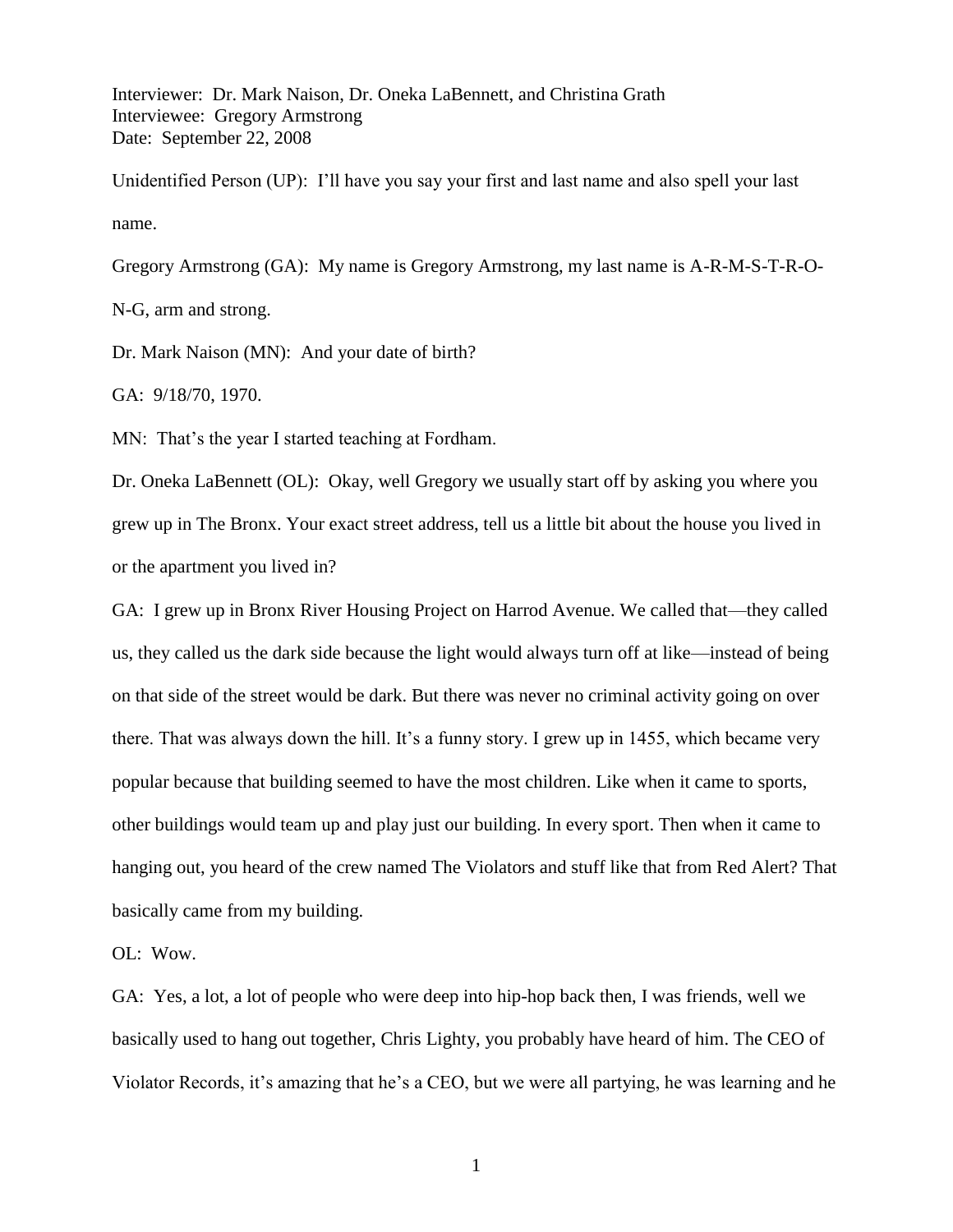Interviewer: Dr. Mark Naison, Dr. Oneka LaBennett, and Christina Grath Interviewee: Gregory Armstrong Date: September 22, 2008 was managing The Jungle Brothers back then, he helped them. Let me see what else I can tell you.

MN: Now where did your parents come from? Did they originally come from the South or the

West Indies?

GA: My mother is from New Orleans.

MN: New Orleans wow?

GA: Yes, she came up, she came up—I always tell her she's not really from there because she

left, she came up here by the time she was 10. So I call her a New Yorker. But my father was

born and raised here in New York. My great grandparents on his side are from the Caribbean,

from Barbados.

MN: Okay Barbados and New Orleans. And where did your parents meet?

GA: You know, I never asked them that. It wasn't in high school I know that. You know what, I don't know. I think it was through a mutual friend.

MN: Right, now did they grow up in The Bronx or they grew up in other parts of New York?

GA: My father grew up in The Bronx yes. My mother grew up not too far from Riverdale in—

well I know she, her teenage years she was in Marble Hill.

MN: And what sort of work did they do?

GA: My mother was a legal secretary and my father worked sanitation for 27 years.

MN: And was that typical of the families in The Bronx River Houses? You know, civil servants, you know--?

GA: Not really. Not really to be honest with you I think that I was lucky that you

know--. I never thought about it, but later on I thought about it, that you know my father would come and take me out and visit and discipline me. I never saw a lot of fathers to be honest. To be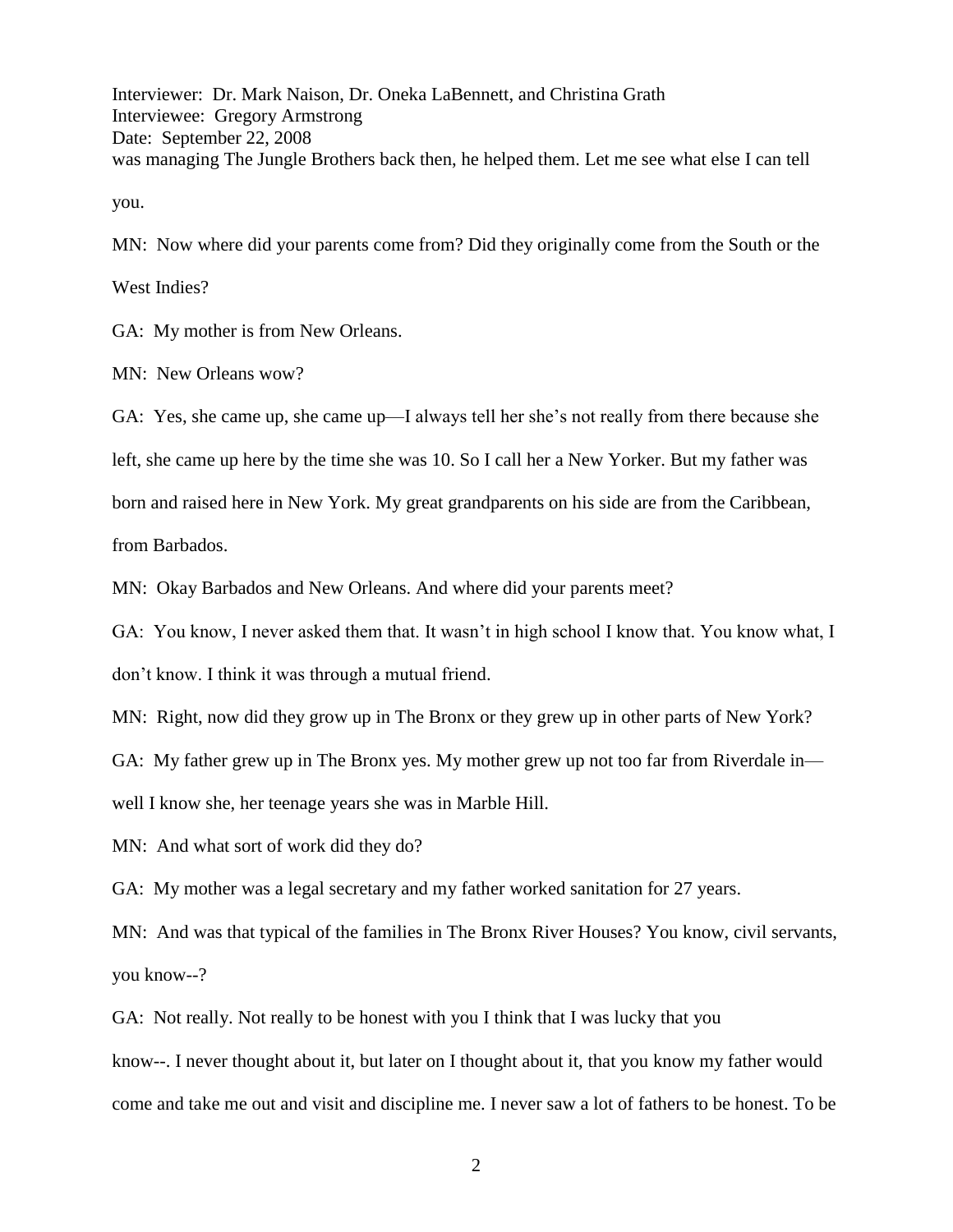Interviewer: Dr. Mark Naison, Dr. Oneka LaBennett, and Christina Grath Interviewee: Gregory Armstrong Date: September 22, 2008 honest I never saw a lot of fathers. So, I feel blessed in that. And then also, I could never get a summer youth job because my parents made too much. So it wasn't like everybody else. I wouldn't hardly see their fathers and stuff.

MN: Right. And how many siblings do you have?

GA: Wow. Well I count half brothers and sisters so it would be a total of 7. 4 brothers and 3 sisters. In my mother's household it was just 3 of us. 2 older brothers and I was the youngest. MN: Now what sort of music were you exposed to growing up? This is, you know, I guess so you're born in 1970. You kind of probably figure you're getting aware about '74, '75 of what you're listening to?

GA: It was hip-hop right out the gate. It was Sugar Hill Gang, it was Rapper's Delight, it was one of my favorite records, what's this guy? He was a storyteller, I forgot. I knew the songs word for word too--.

MN: Grandmaster Flash no?

GA: It was, oh my god, it's a bird it's plane, I don't even know the words to the song. But it was hip-hop straight out the gate. I didn't—my brothers, my oldest brother was a deejay so you know--.

MN: And what about your parents music?

GA: Soul, R&B, Temptations, Otis Redding, Four Tops. My mother, my mother a little more jazz, she used to let me hear jazz and Aretha Franklin, all day long with my mother. Same song, over and over.

MN: What was the song that--?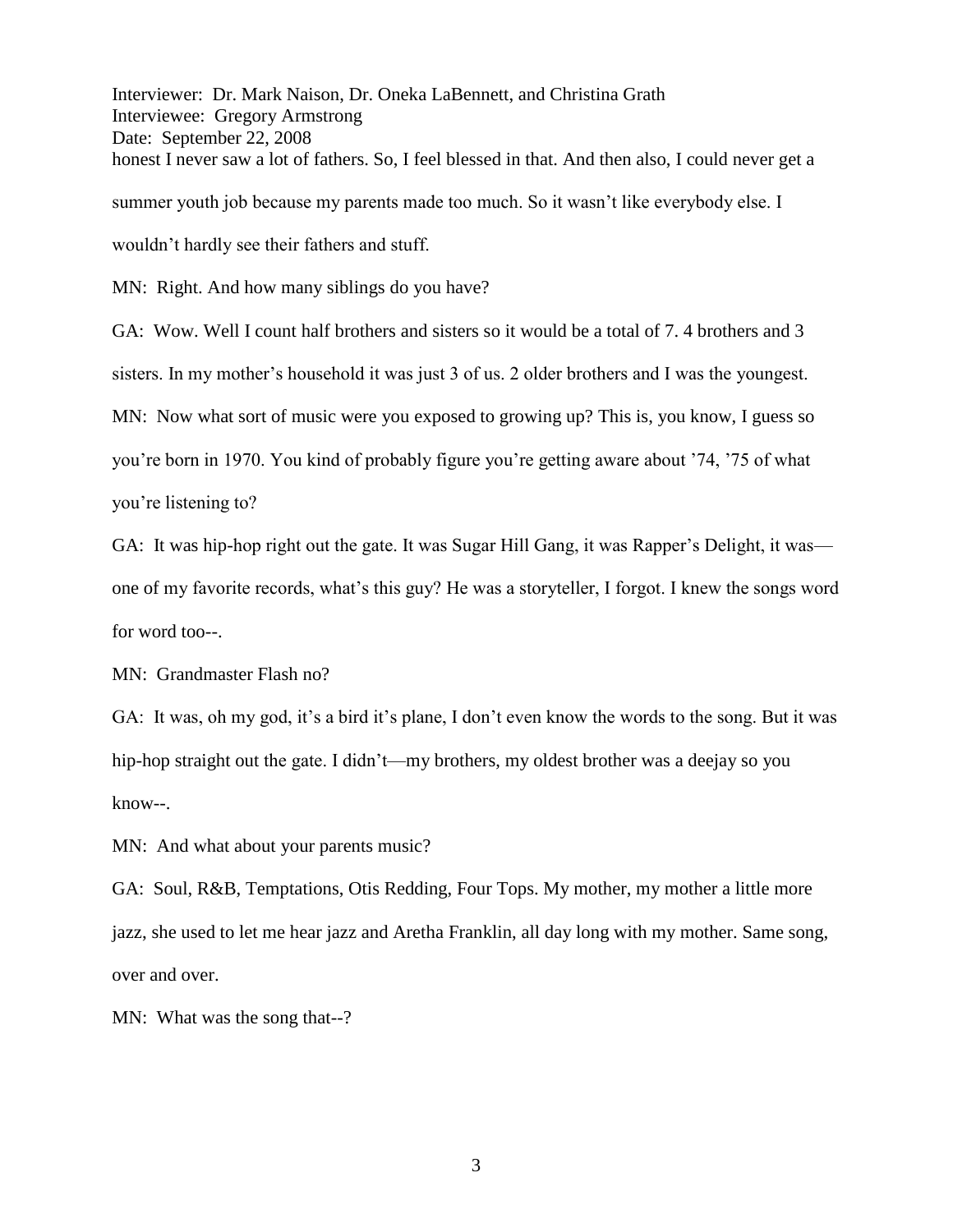Interviewer: Dr. Mark Naison, Dr. Oneka LaBennett, and Christina Grath Interviewee: Gregory Armstrong Date: September 22, 2008 GA: Ain't No Man I think it is. Ain't No Man, no that's the wrong wait a minute, it's something with it, I think it's Ain't No Man, Aretha Franklin, I think that's the right. I don't know if it's the right--.

OL: I know the song you're talking about, I can't think--.

MN: Not Do Right Man?

GA: No, Do Right that's the one, Do Right?

[Crosstalk]

GA: Yes, that one right there, do right. Yes, that song we heard all the time. My father just knew he could sing when The Temptations were on, you know, every Sunday or Mother's Day you know. You know the song for the Mother's Day. I don't know if it was The Temptations, I don't know who made it but you know I always loved my mother's song all day long so--. A lot of music going on in the household.

MN: Now did you grow up going to church?

GA: No, actually I didn't.

MN: So the music was secular. It was from the neighborhood and from your parents. Now what was it like as a child growing up in The Bronx River Houses? You know?

GA: A lot of fun actually. A lot of sports, we played stickball every day. We played sponge ball, we played basketball. We were happy to play against the older generation, when we got older. We used to beat them all the time. And then also when I was about, I'd say about 10, 11 they started having, they'd have the jams outside and we would have the old gym shorts, the old gym shorts that were tight and we would run around playing tag whatever the music starting, setting up, we knew there was a party going on. And they really did hook up to the light pole, that's not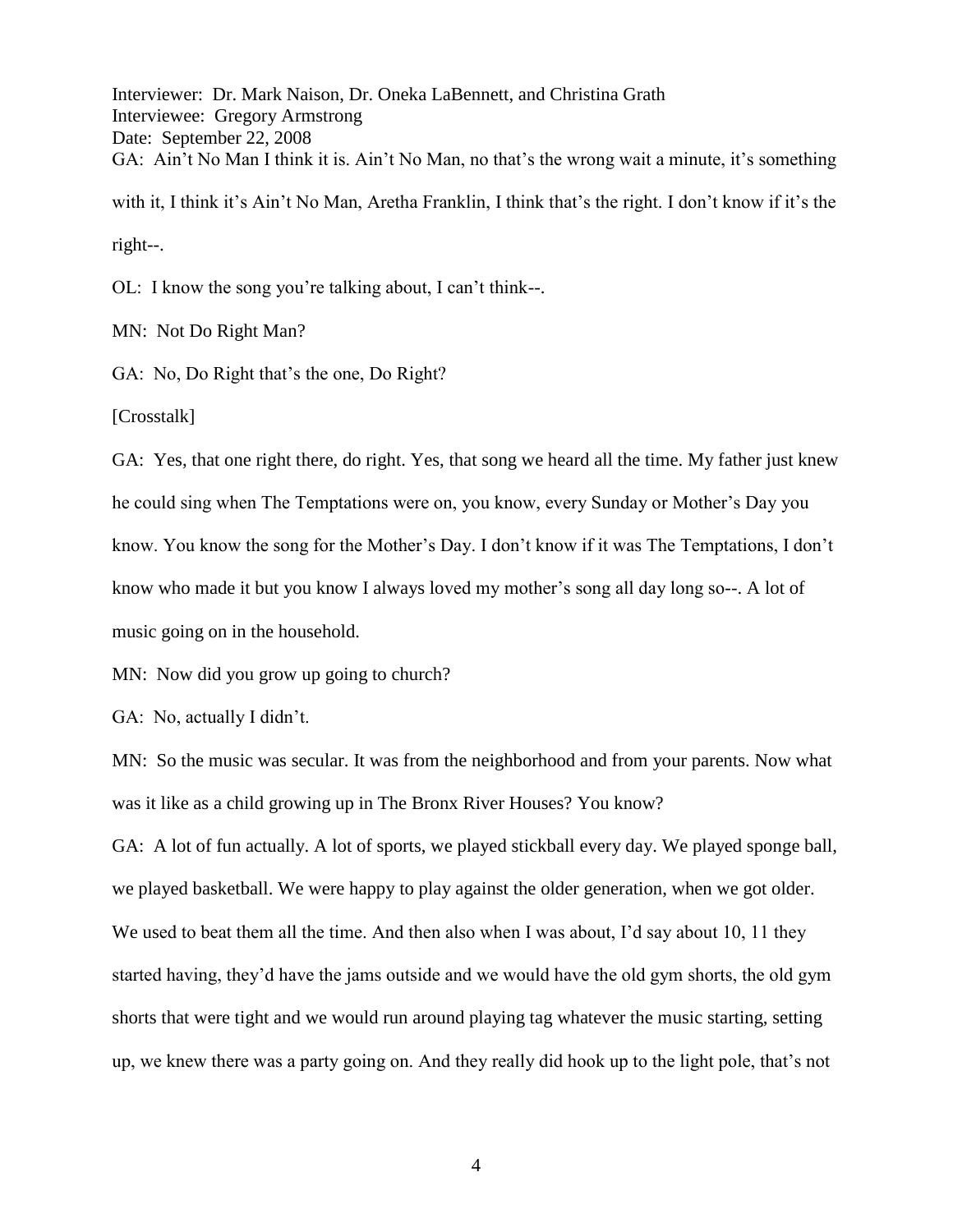Interviewer: Dr. Mark Naison, Dr. Oneka LaBennett, and Christina Grath Interviewee: Gregory Armstrong Date: September 22, 2008 a rumor they really did that. And you know they would start playing, and we'll be happy to find out who's going to perform.

MN: Now did you feel safe growing up in terms of going out and playing, going to school? GA: You know the sad part is it really was dangerous in my neighborhood growing up. But we were so used to the violence, it was like okay they're shooting down the hill. That was—it was just like no big deal. Okay they're shooting; let's just go over here until they finish or until the cops come.

MN: Really? So you heard shootings?

GA: Yes, there was times that, I mean it was so bad. I'm laughing now, but it's sad because it was so bad that at times, mother's would be out there with their baby carriages and there'd be shooting and people don't even move. They'll just be like oh, there they go again. You know, selling their drugs and shooting, and they got bad and they put a little cop station down there to slow that down.

MN: So this was heroin or, or--?

GA: Crack.

MN: It was crack?

GA: Crack was in the '80s--.

MN: So that's when things, that's when things really started to go with the crack? Worse than the heroin?

GA: Yes. I mean, at least, I didn't know anything about the heroin. But the crack was the big epidemic. I mean people's parents, you've seen them, and then all of a sudden you see them all kinds of night looking strange and you're like wow. And you feel bad because you know it's somebody's father or somebody's mother. And you're like wow.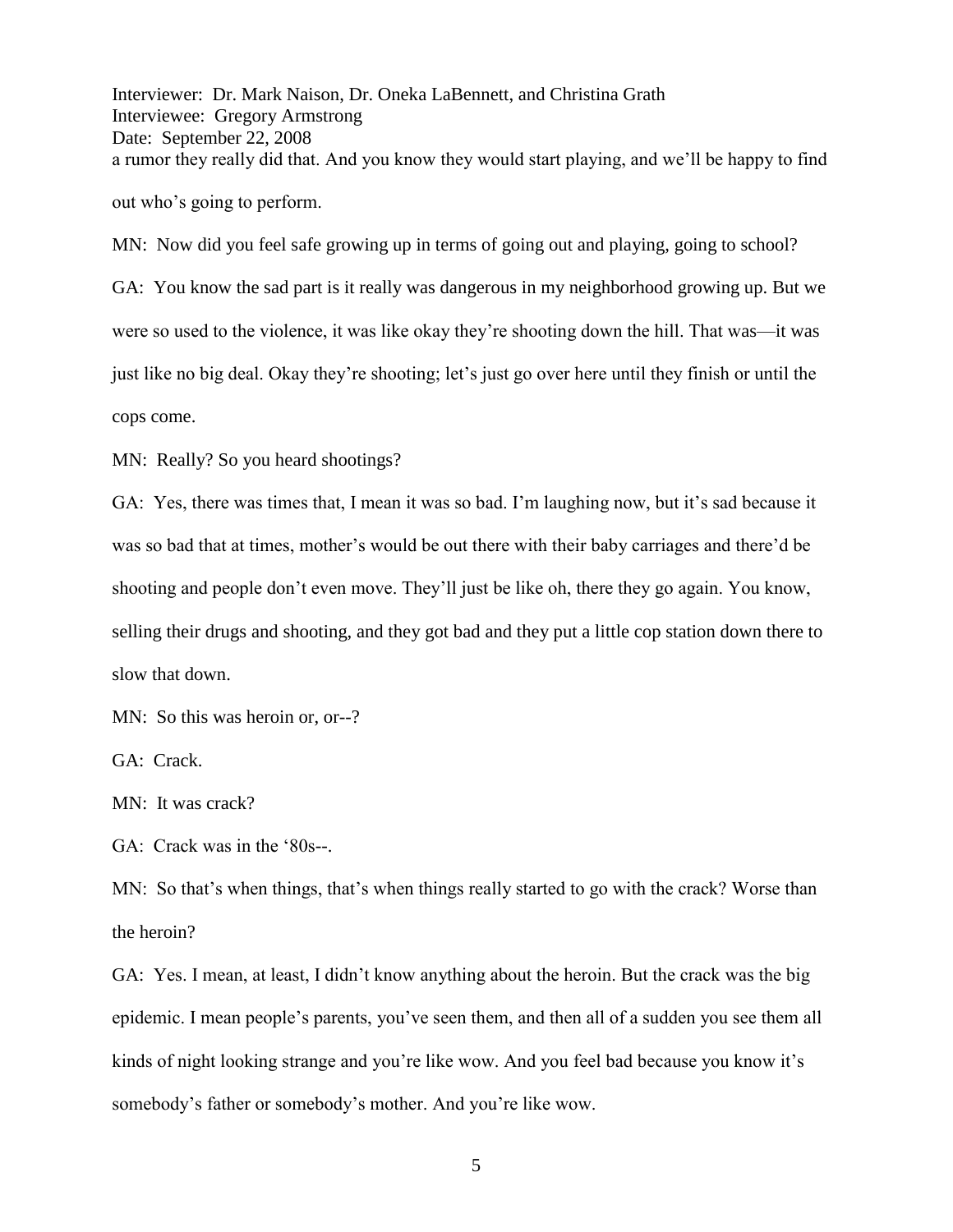Interviewer: Dr. Mark Naison, Dr. Oneka LaBennett, and Christina Grath Interviewee: Gregory Armstrong Date: September 22, 2008 OL: Where were you in terms of the 4 siblings in your house? Were you in the middle, younger, older?

GA: Well there was only 3—it was 3 of us in my mom's house. I was the youngest, which means I got away with murder. Because I was able to mess with my older brothers and they had the--. That's why I got to go the parties because they had to watch me. Like if they wanted to stay out late, I had to be with them. So that's how I got to see some of the parties.

MN: And what was school like? Like the elementary school you went to?

GA: School it was, it was fun growing up. I remember my lunch teacher, lunch teacher we would play stickball with him. And if we played soccer though, he'd always find a way to let the girls win and stuff like that but it was fun. Elementary school was fun. I do remember, after  $3<sup>rd</sup>$ grade I really didn't like doing homework. And the teacher asked me why I don't do it—I used to score high on the test without it—so I used to say I don't need it. And she was like well, to be fair to the other students you have to do it. I said well they should be fair to me anyway—my mother gave me all those little—I used to negotiate. She used to allow me to do that, so I'd try to do that until they would shut me down. But school, elementary school was pretty good, I went to C.S. 102, was a good elementary school.

MN: Now were there organized youth programs out of the community center or you mostly made up your own games as kids?

GA: We mostly made up our own games but there were like—they would have intramural basketball. But not really many things to do. We were only brought in to play basketball, that's it.

MN: Was there an important like mentor in the community, you know, in the projects? You know--?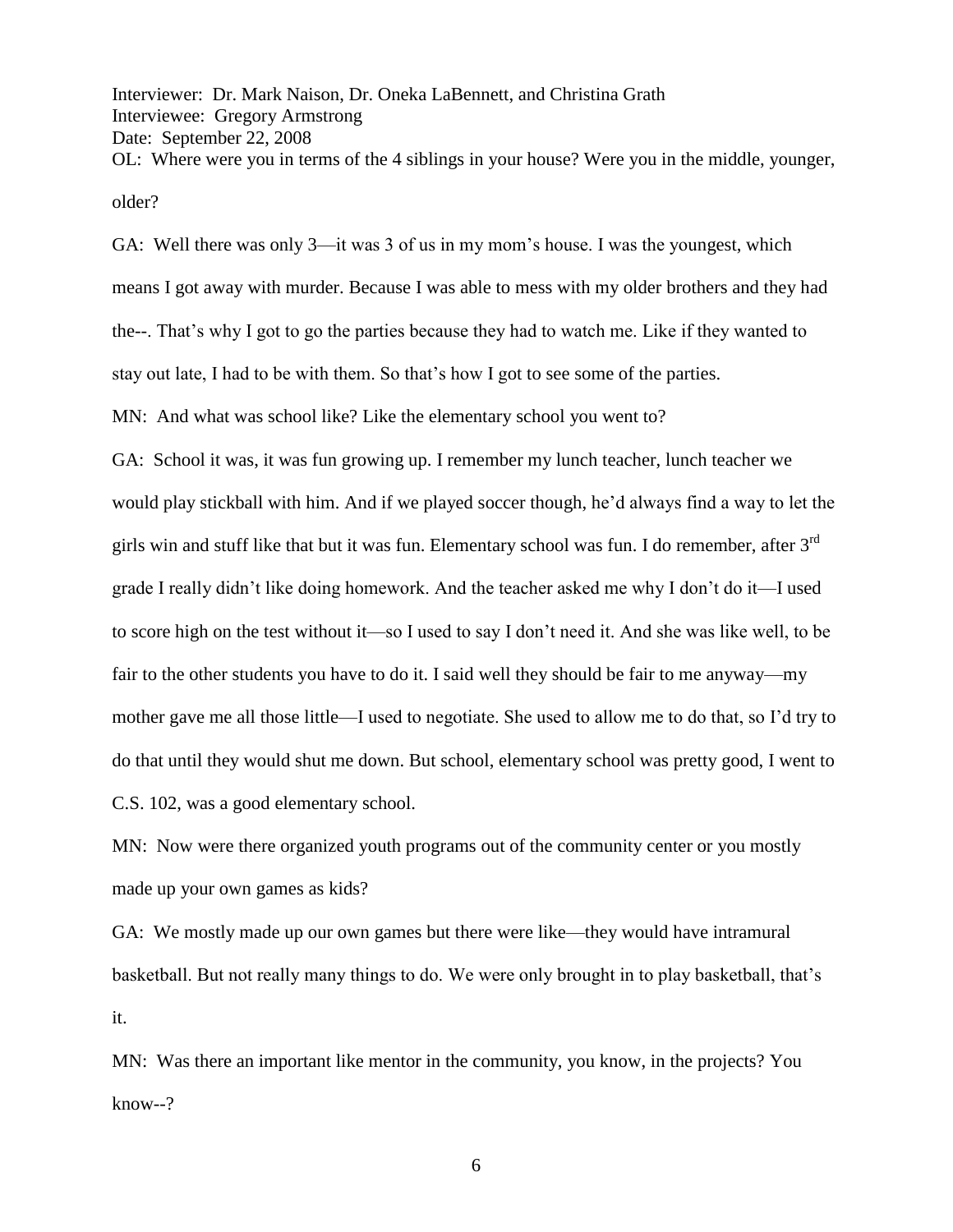Interviewer: Dr. Mark Naison, Dr. Oneka LaBennett, and Christina Grath Interviewee: Gregory Armstrong Date: September 22, 2008

GA: Not at all, but the one good thing that I notice the difference now is that we all respected people's—we all respected each other's parents. Like if we were in a hallway and we're talking we see somebody's parent we would lower our voice. Like oh there go Ms. Brown. You know, as we got older we'd be drinking beer in the hallway, we'll see somebody's mother, we'll hide the beer. You know now they just don't care. But there was always one guy, I got to mention his name, it's Mr. Oden, and he used to always yell at us if he see us you know—ya'll need to act civilized, you act like animals. Like if we were running around acting silly--. So back then we respected the elders when they would tell us something, we'd listen.

MN: And did that—do you think it was the crack epidemic which changed that or something different?

GA: Not really, because even during that time, like if you—like a Saturday morning, because that's when Mr. Oden would come, so we'd try to avoid him. He'll come out with his pipe and he would yell at us and tell us to act civilized and stand up straight and walk fast like you have something to do, that was his thing.

Christina Grath (CG): How old was he?

GA: It seemed like he was in his 60s back then, you know? Very sharp man though, now that I look back I'm like wow, it was good to have him around. He was the only one. But none of us, we always listened to him, that's why we hid.

MN: Now, describe the first hip-hop jam you ever went to, if you remember it. And what it was like you know, to see that and to be part of it, like the whole scene?

GA: Well the first one, I got 2 of them. In the first one I didn't fully grasp—because we were playing, I was like 10, 11, I was playing tag, we was running around and stuff. That's what we would do, it's almost like people would start gathering and start playing around and then when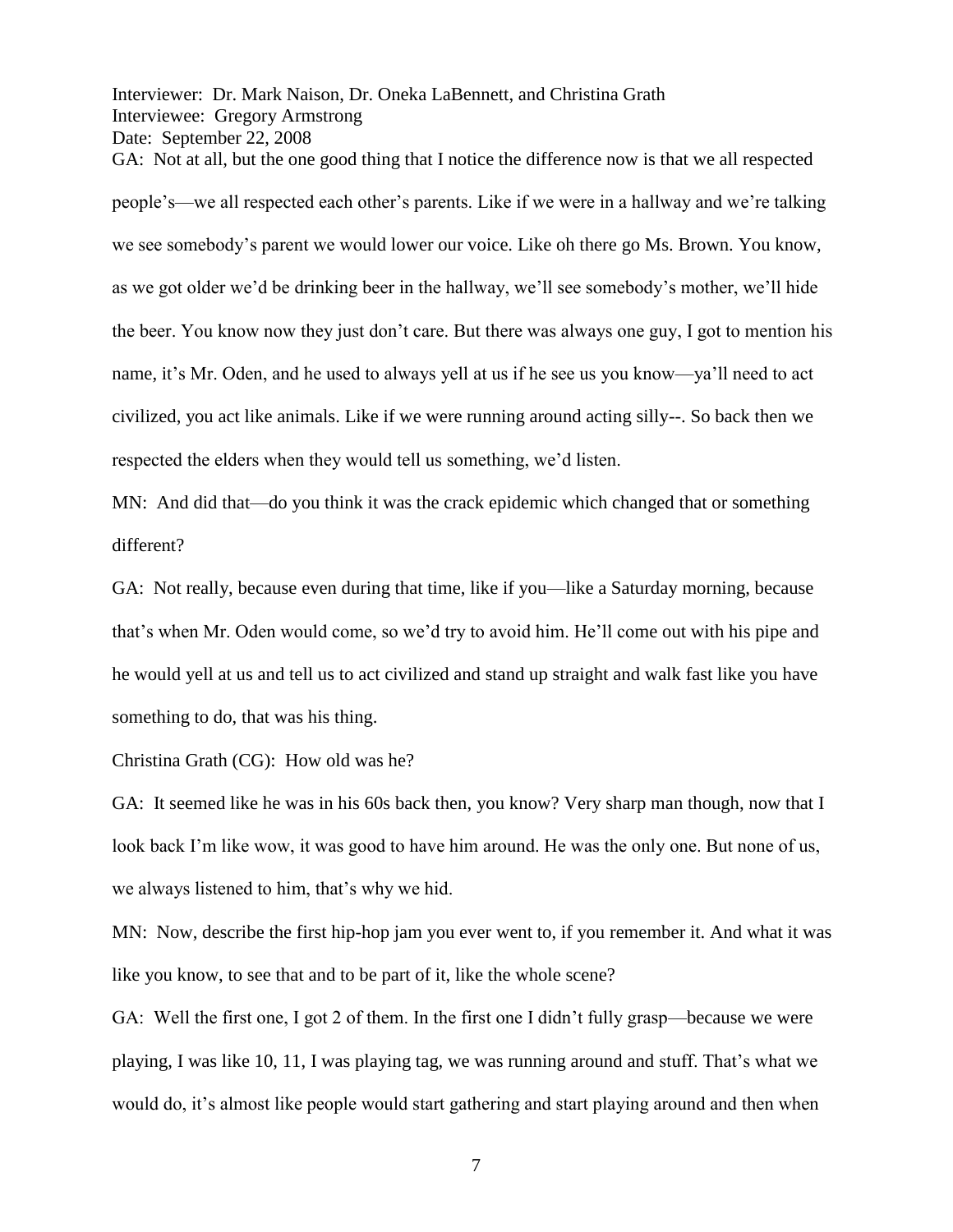Interviewer: Dr. Mark Naison, Dr. Oneka LaBennett, and Christina Grath Interviewee: Gregory Armstrong Date: September 22, 2008 the music come on, you know, we wanted a crowd so we'll start break dancing, doing stuff like that.

MN: So you, you, you did break dancing when you were growing up?

GA: Yes, we'd get a cardboard box from anywhere. And as long as it was clean and it was smooth--.

MN: Did you have like a crew? Were you part of a break dance crew or it was more informal? GA: No, I wasn't a part of a crew. It just was buildings. And sometimes other neighborhoods would come like Lambert Houses, they would come. We would just battle. Back then, it—I mean you had the Rock Steady Crew, nobody messed with them. Everybody knew they were the best, but then you had different neighborhoods that would go against each other. And that's how that would work.

MN: Now, what was your favorite break dance move? Do you have any signature moves?

GA: That an electric boogie, but I had—I used to be able to do like the windmill into a head spin.

MN: Windmill into a head spin?

GA: And then back into the thing, and then to a backspin so you know that was a lot of fun, a lot of pain learning it but after a while. You just want to hear people screaming in your background, you know you're doing it right.

MN: So people--.

GA: And electric boogie I used to try to make my heart look like it's coming up the middle. Some move I used to do and I can't even do it no more but I used to like, it looked like a ball was right there and this and like that. That was the best part of growing up. Doing electric boogie and the hyper fast beats and we would go with the beats and stuff like that so that was fun.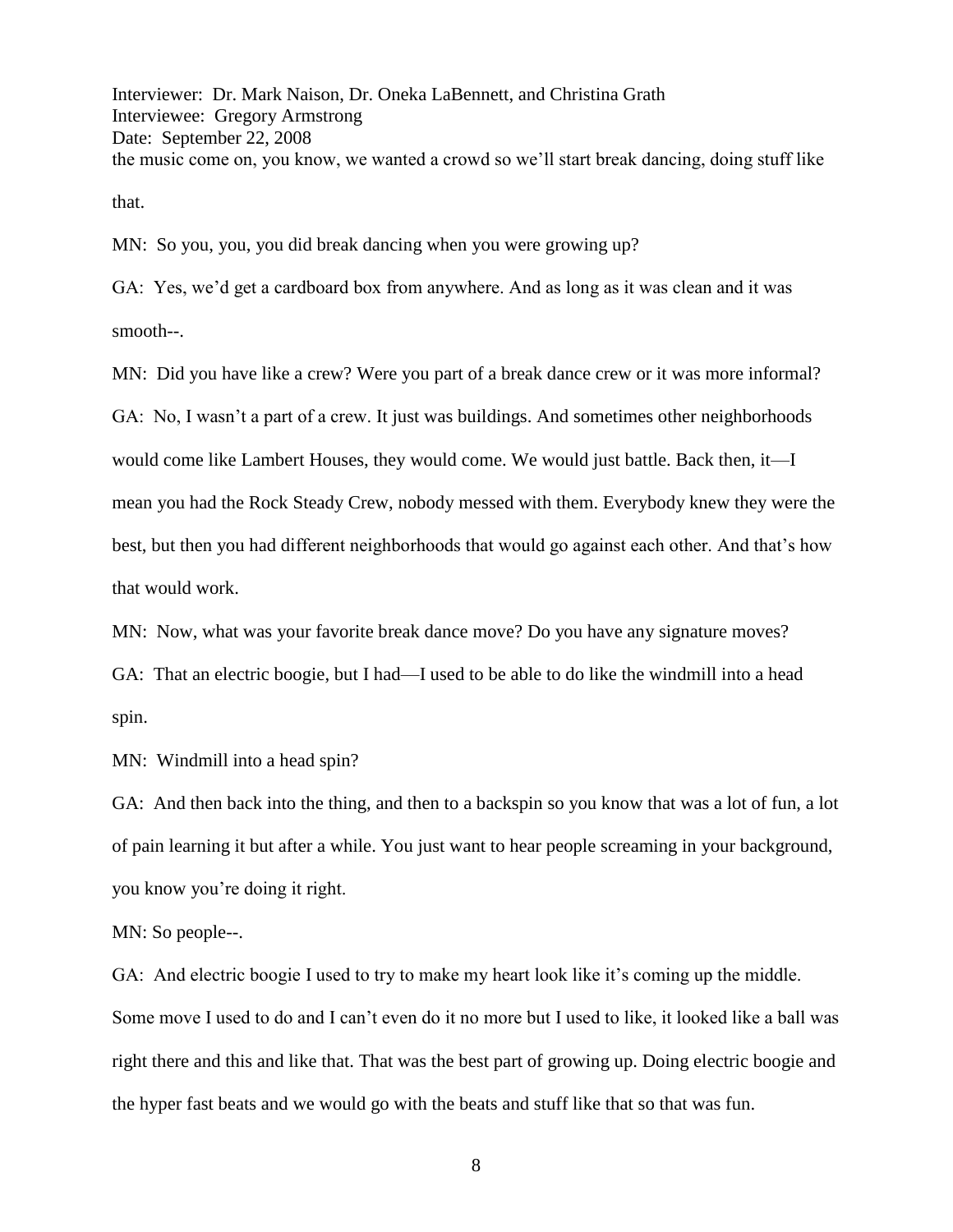Interviewer: Dr. Mark Naison, Dr. Oneka LaBennett, and Christina Grath Interviewee: Gregory Armstrong Date: September 22, 2008 OL: Do you remember when you started break dancing? Like how old you were?

GA: Wow probably about 10. Soon as—first time I saw it—trying to do it.

MN: So you saw it in front--.

GA: I'm sorry it started off with gymnastics. We used to try to do flips a lot. And then break dancing came out and then we started trying to do break dancing.

MN: Now were you at all influenced by like kung fu movies and Bruce Lee?

GA: 100 percent. It was—we used to—when I got older we used to go down to  $42<sup>nd</sup>$  Street.

Remember they used to have the karate movies there?

MN: Yes.

GA: 2 for 5 dollars. Yes, I'm dating myself. We used to go down there and watch the movies and we would come out the movie theater doing the moves and 5 deadly weapons and trying to stick to the wall, oh yes. And there was always wisdom in those movies. And we used to pick that up and we'd talk about it and stuff like that so that was cool. I miss those movies.

MN: Yes, I mean—I guess they made a movie about the Bruce Lee story which I always see in HBO--.

GA: The funny thing is like Bruce Lee, like Bruce Lee was too commercial for us. We didn't like Bruce Lee.

MN: Really?

GA: No. Bruce Lee, he wasn't in the hood. It's some no name guy that could do some amazing flip or something like that, actually later on Jet Li. I found out Jet Li was in a lot of those movies. So he was like a icon, but Bruce Lee. He's good, but his movies, it was Americanized so--. MN: So you watched the real, the stuff with the, with the subtitles?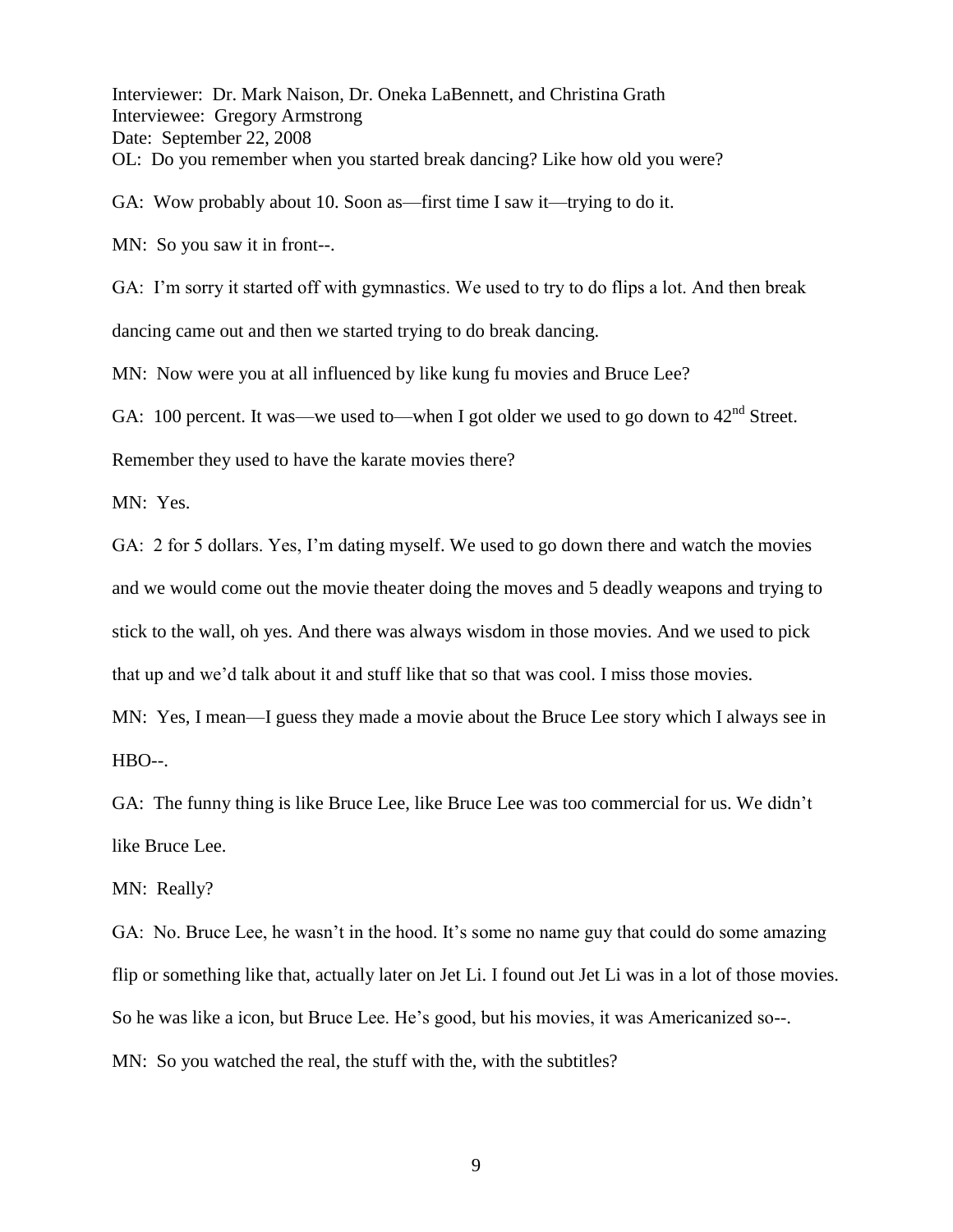Interviewer: Dr. Mark Naison, Dr. Oneka LaBennett, and Christina Grath Interviewee: Gregory Armstrong Date: September 22, 2008 GA: Sometimes the subtitles, or, or you know we would imitate the mouth like you know, hey where you at? You know how they do--?

[Laughter]

GA: We would always do all of that, so we got a kick out of that so that wasn't a problem.

MN: Now were there gangs in your neighborhood?

GA: No.

MN: That's interesting.

GA: No, that's--the gang stuff came later. I mean there was crews. We would've called it crews back then. It was like 55 Crew was my building.  $4<sup>th</sup>$  and 55. You know actually my brother who's older than me was part of the Black Spades. So like that was back then. And you had the Zulu Nation, who everybody in Bronx River basically was a part of it. Even if they wasn't pledged or whatever, all that other stuff came later. But it wasn't gangs though.

CG: And the crews would do what?

GA: Well the crews, see the crews, it's funny the crews back then would do everything. In other words you know, they'll dance, they'll break dance, they'll rap, they'll fight, everything. It's like, like if it's another crew and it's music playing we're probably going to dance. And sometimes though, during the dance the guys get a little too close, or they—and then they start fighting and it turns into a fight. You know, we were kids, you know we was silly and sometimes it would turn that way.

OL: Was your mother worried about you and your brothers, like was she worried that you'd get involved in gangs or violence or crack or anything like that?

GA: Just the drugs. That's all she was worried about. She knew we wasn't—she wasn't worried about gangs. Every day, every night I would come and she would—especially, when I was 16 I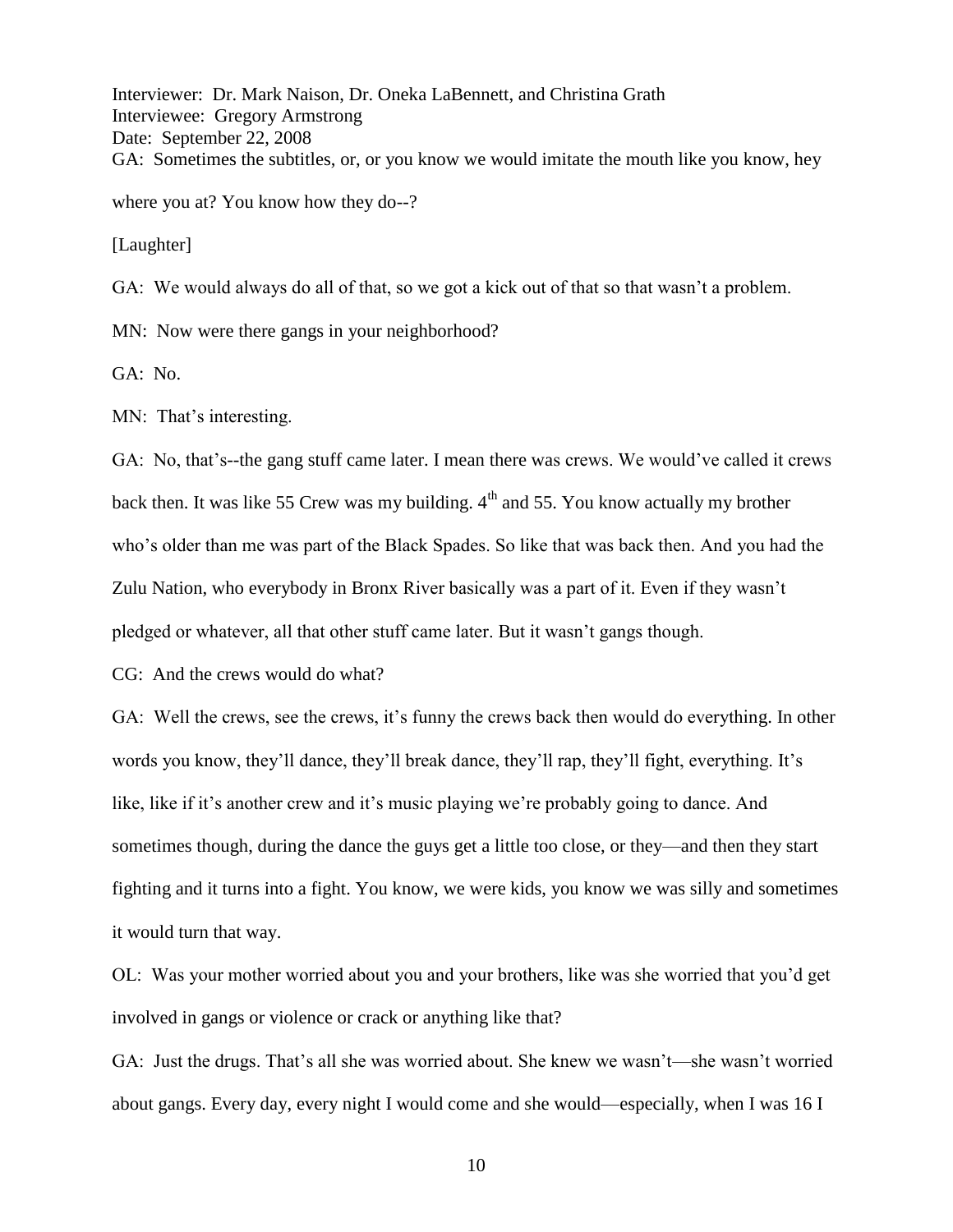Interviewer: Dr. Mark Naison, Dr. Oneka LaBennett, and Christina Grath Interviewee: Gregory Armstrong Date: September 22, 2008 was rapping and I actually had a manager and I used to go downtown to Union Square, like the

first hip-hop club, I would go there and I would come back.

MN: What was the name of the club that you would--.

GA: It was called Union Square.

MN: It was called Union Square?

GA: It was called Union Square. I didn't know that was Union Square, but it was called Union Square--.

MN: And it was on Union Square?

GA: It was on Union Square.

CG: Where exactly on Union Square?

GA: Right on  $14<sup>th</sup>$  and is that  $6<sup>th</sup>$  Avenue? I think it's  $6<sup>th</sup>$ —maybe a little further east. And I

remember I saw Salt-n-Pepa there when they first started. And they had on Benetton suits. I saw,

actually at the time MC Shan had a big beef with KRS-One and that was when it got shut down.

Oh my god, that was—I was only 16 but I remember that.

MN: Now, how did you learn your rapping skills? Is this stuff you practiced in the house, did you have like ciphas in the—you know where you got in a circle and--?

GA: We did all of that but at first it always starts off with imitating. We would imitate certain artists. All right, this is how I got started. I did the beat box, my friend would imitate--.

MN: Can you still beat box?

GA: Yes.

MN: At the end we're going to the something, I'll do my affordable housing rap.

[Laughter]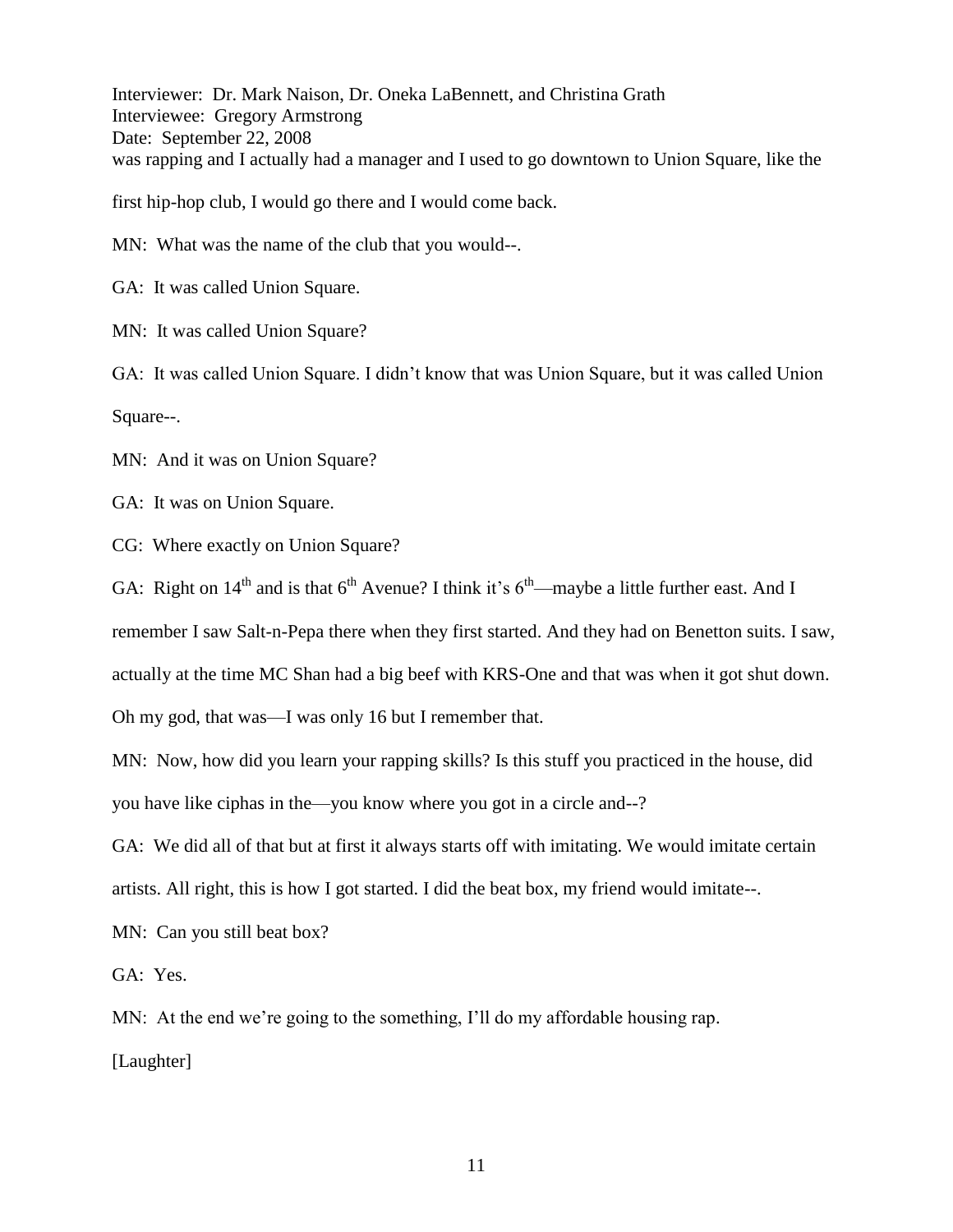Interviewer: Dr. Mark Naison, Dr. Oneka LaBennett, and Christina Grath Interviewee: Gregory Armstrong Date: September 22, 2008 GA: And my friend he was, he was imitating Big Daddy Kane, Raw, I get raw or whatever. And he was doing it and the guy, a local drug dealer in the building, heard me doing the beat box, heard him rapping, didn't know it was another rappers rhymes he was saying, said you guys are good, you should try something. And a lot of early rappers got started by drug dealers. Like a lot of drug dealers would pay for the studio time and stuff like that. Like a majority of them. MN: Now were the drug dealers like, you know, people who protected the neighborhood, or were they pretty ruthless, or it varied?

GA: Neither. They didn't protect, but they wasn't ruthless. They just sold their drugs and went about that. As long as you wasn't involved in that, they didn't pay you no mind. I mean they was—at one time it was so bad, like, broad daylight. Parents coming in and out, they'll be selling right there. They didn't even budge.

MN: Did they have shootouts in front of like kids or parents?

GA: Oh yes. One kid got, what's a 12 gauge shot gun, he caught a few pellets in his back when these guys were shooting at each other. Regular shootouts in the open.

MN: In the open, in broad daylight?

GA: Cowboys and Indians back then. Or cowboys and cowboys.

MN: Was this the '80s then?

GA: Yes.

OL: So what was it like for you leaving The Bronx and going down to Union Square? Was that like—did you leave The Bronx often before then, was that something new?

GA: Yes, I've always, you know, I wish I can take busloads of kids and take them out of the projects and see other things. So we couldn't go too far but we would always go to  $42<sup>nd</sup>$  and watch the karate movies. We would just try to just stay out the neighborhood, we didn't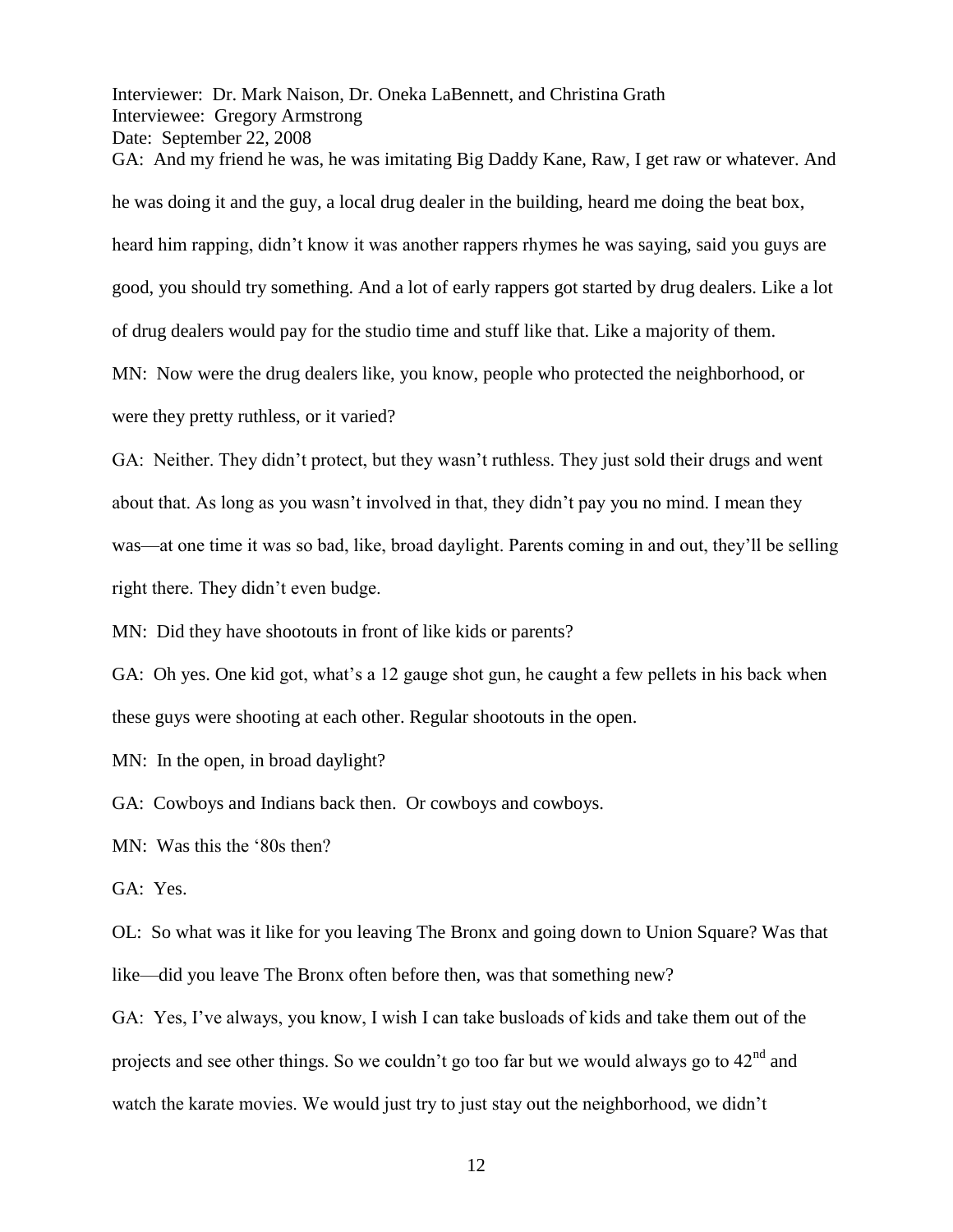Interviewer: Dr. Mark Naison, Dr. Oneka LaBennett, and Christina Grath Interviewee: Gregory Armstrong Date: September 22, 2008 understand coming out side and standing in front of the building. Me and my group of friends, you know we didn't want to stay there unless there was something happening.

MN: Now, I want to go back to the rapping part of it. Now, did you write down lyrics and

memorize them or more freestyle?

GA: A little bit of both but mostly written and then you freestyle. The thing is about freestyle, the best thing about it is that, it's more spontaneous. Sometimes you come up with more wittier things off the top of your mind and you're like wow, that was a good one, let me write that down. So it always starts off on top of your head, but I didn't do most of my lyrics from the top of my head.

MN: Did you have a little notebook that you kept?

GA: A notebook, later on had a little thing like that, I would record to. Say the rhymes into most of the time it was a notebook. You know we had, I mean everybody battled back then. But what me and my partner would do, we would battle each other to make our rhymes better.

MN: Oh, really?

GA: Yes.

MN: And you'd do this in your house or--.

GA: Yes, in our house, in the street we would have a friend judge and we would go at it really hard. At each other, and then we knew like, you know, I never lost it and he's never lost, so that's how we feel about it.

MN: Now do you have any recordings from that day, from those days.

GA: No we never recorded that. But I do have some demos. I didn't bring any demos.

MN: Oh, we definitely want to hear--.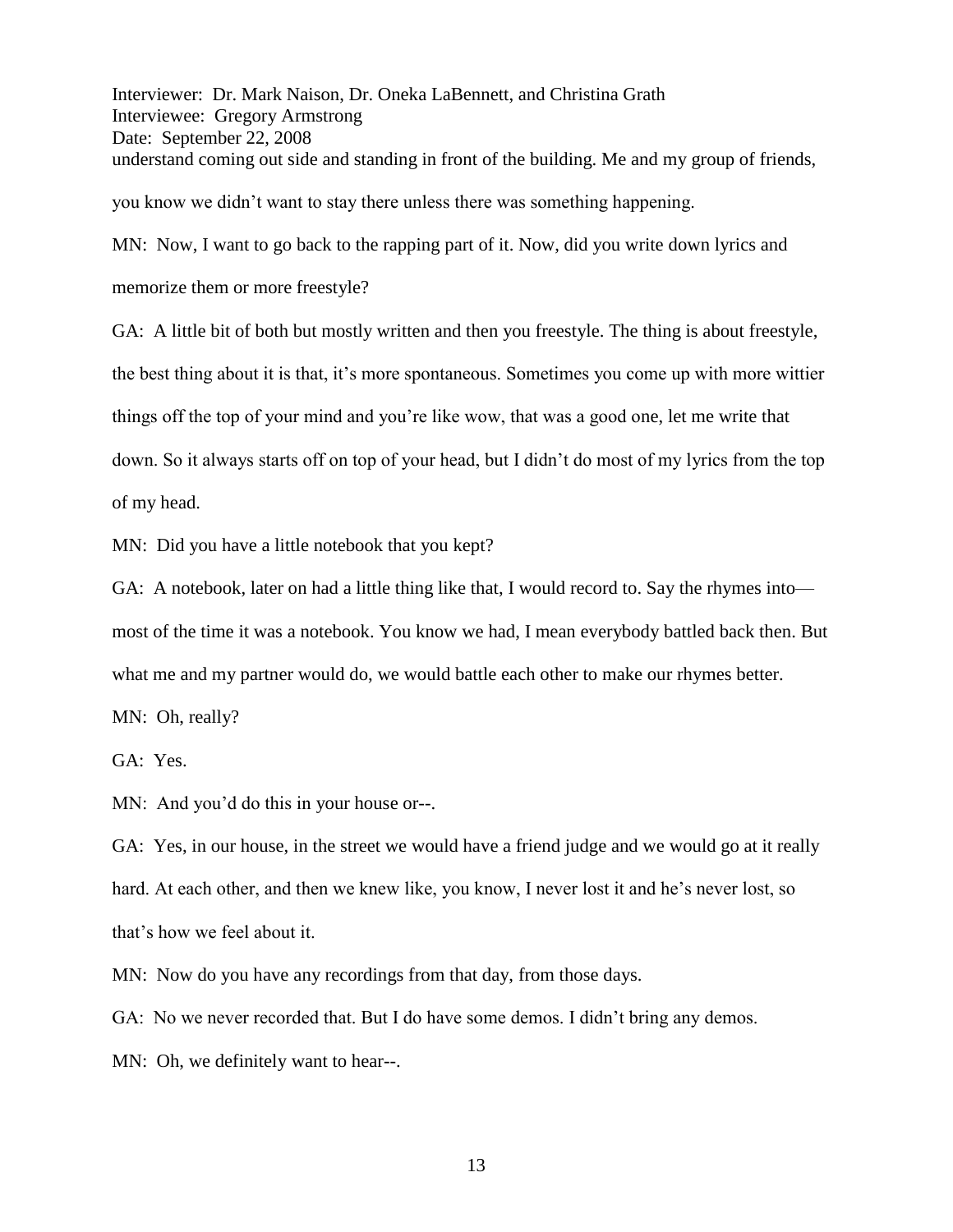Interviewer: Dr. Mark Naison, Dr. Oneka LaBennett, and Christina Grath Interviewee: Gregory Armstrong Date: September 22, 2008 GA: You know what, I know I have some at home. I have like—well I have some that produced. I'm not on it, rapping because I actually had like a little small studio in Mount Vernon and I have some that I produced. There's other people rapping on it but it was cool. I'm trying to find the ones that I rapped on and it's a—hip-hop is so dirty. I've heard some of my music out there but-- . But they switch up a little so you can't tell. I mean you can tell it's yours but they do a little adjustment here and there, you can't do nothing about it.

OL: Wow. Do you remember what themes you—was it like I'm the best emcee, like what was the main thing that you--.

GA: The change over the years. I mean at one time it was like my rhyme can kill your rhyme. Not I can kill you, but my rhyme would kill your rhyme or my rhyme is--. You know you just, your rhymes, you try to make yourself sound greater. As you got older, there was a period of consciousness, everybody was talking about like proud to be Black and you know—and then came material after that. I think when Biggie Smalls, I think he made that more popular. Talking about material.

MN: Versace and Gucci and--.

GA: And that came later.

MN: Crystal and--.

GA: Always consciousness was--. If you notice every rapper from like '80s and the early '90s, they always had at least one song with consciousness on it. Public Enemy's whole album was but a lot of rappers had at least one song.

MN: Did you have a—favorite artists of like the mid to late '80s. People who you really just--. GA: No doubt. Like the forefathers of hip-hop I call them, and a lot of old schoolers wouldn't like it but I would say, Big Daddy Kane, Kool G. Rap, or just Rakim, and KRS-One. Those 4 is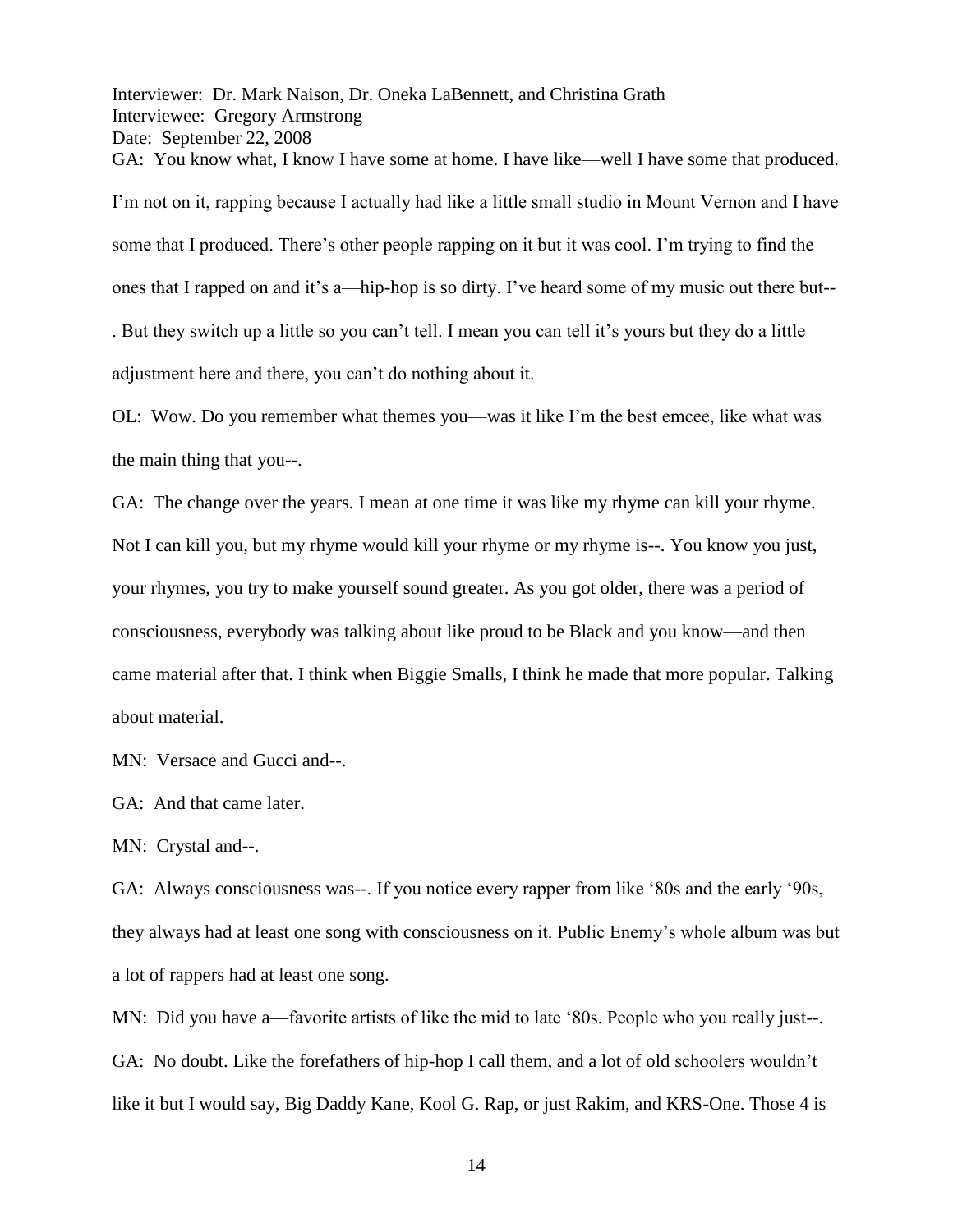Interviewer: Dr. Mark Naison, Dr. Oneka LaBennett, and Christina Grath Interviewee: Gregory Armstrong Date: September 22, 2008 all on my CD player. I'm trying to download every song they ever made. I think that's the 4 that-

-.

MN: I got plenty of those in my office too.

GA: I think Rakim is the best ever though because I think that a lot of people—he was the first that started. Rappers were so simple back then. And then he came along he was like a scientist rapper. How he would put the words—like you—I don't have a rhyming word for this word, he would put 2 words together to make it rhyme with this particular word. He was the first that started doing that. And everybody after him would--.

MN: Which of his jams do you like the best?

GA: Microphone Fiend.

MN: Microphone Fiend?

GA: Yes, everything but Microphone Fiend, I probably still almost know it word for word.

Walking through the hallways of high school singing that.

MN: Can you do a couple lines for us?

GA: [Laughs] Oh my God, on the spot. Alright, can we do it later with the beat box?

MN: Yes. So that must've been--. Did you ever see them in person?

GA: Yes, I used to go to a lot of concerts when I was young. I went to—I've seen let me see, it was Big Daddy Kane, LL Cool J, Eric B. and Rakim, and Run DMC. I think they were all one concert and to tell you the truth, Run DMC tore the house down. I was shocked. With all of those artists there, Run came on and with his most famous line. He said there's been a whole bunch of artists on this stage tonight, but I want to let ya'll know, he said, who's house is this? And everybody yelled out Run's House. And the place went crazy and they did all their hits. Run was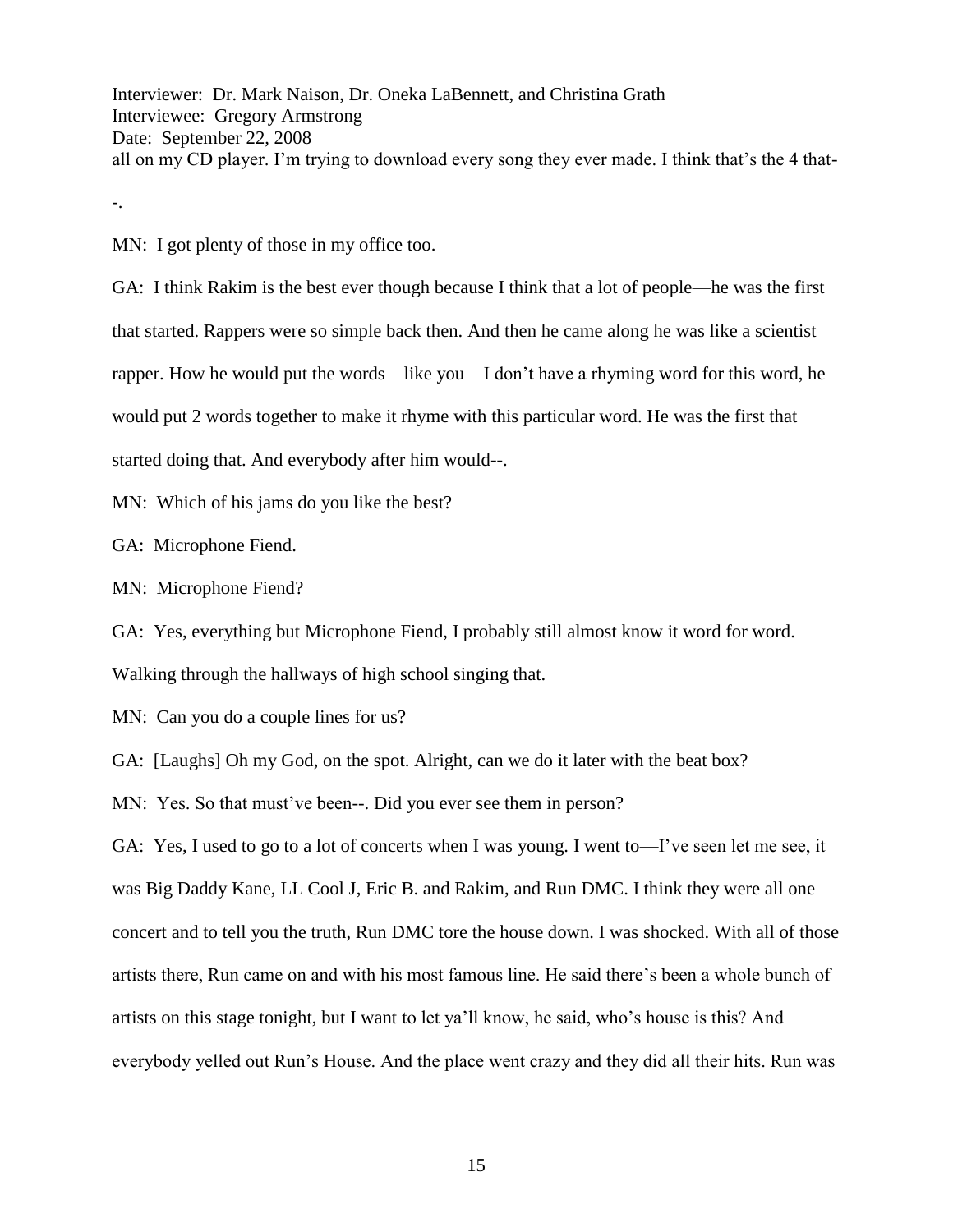Interviewer: Dr. Mark Naison, Dr. Oneka LaBennett, and Christina Grath Interviewee: Gregory Armstrong Date: September 22, 2008 a great performer. [inaudible] but Run was just so live. LL Cool J, all he had to do, I swear about

2 minutes into his show, his shirt was coming off.

[Laughter]

GA: And that was it, show was over, go home. To this day they still--. I mean I ask women like, they love him forever, he's right. He's right.

MN: Around the Way Girl.

GA: And he's one of my favorites too. It's funny how he gets left off a lot. But he's, he's great too.

OL: So you're going on Union Square when you're around 16 and you're rapping.

GA: I wasn't even old enough to get in.

OL: Wow. So did you think that this is what you're going to do, like what you wanted to do with your life or--?

GA: Definitely. I started doing it when I was 14 and I—we had so many good connections. I mean we knew people who was on the radio. There was a radio station, 89.1, deejay's name was P Fine. We had our song on there which was called Get Loose. It was on there, and it was on the Top 10, it was like stuck at 7 for a little while. So we had this manager, and I wish I could show you the contract, I don't even have it anymore. He left gaps—and good thing my mother was a legal secretary, because she took it to the lawyer and she was like that's terrible. Just rip that up. Because it was like paragraph, paragraph, gap, paragraph, and it was just, he was going to rip us off definitely. And—but I did enjoy the little bit of celebrity because, his name was Myron, I'll never forget—and I was on stage with Salt-n-Pepa. I was on stage with LL Cool J all of them. I wasn't performing but I would be there on stage, you know, right next to them, and that was good. But I remember particularly one show, LL was so popular, Salt-n-Pepa had just came out,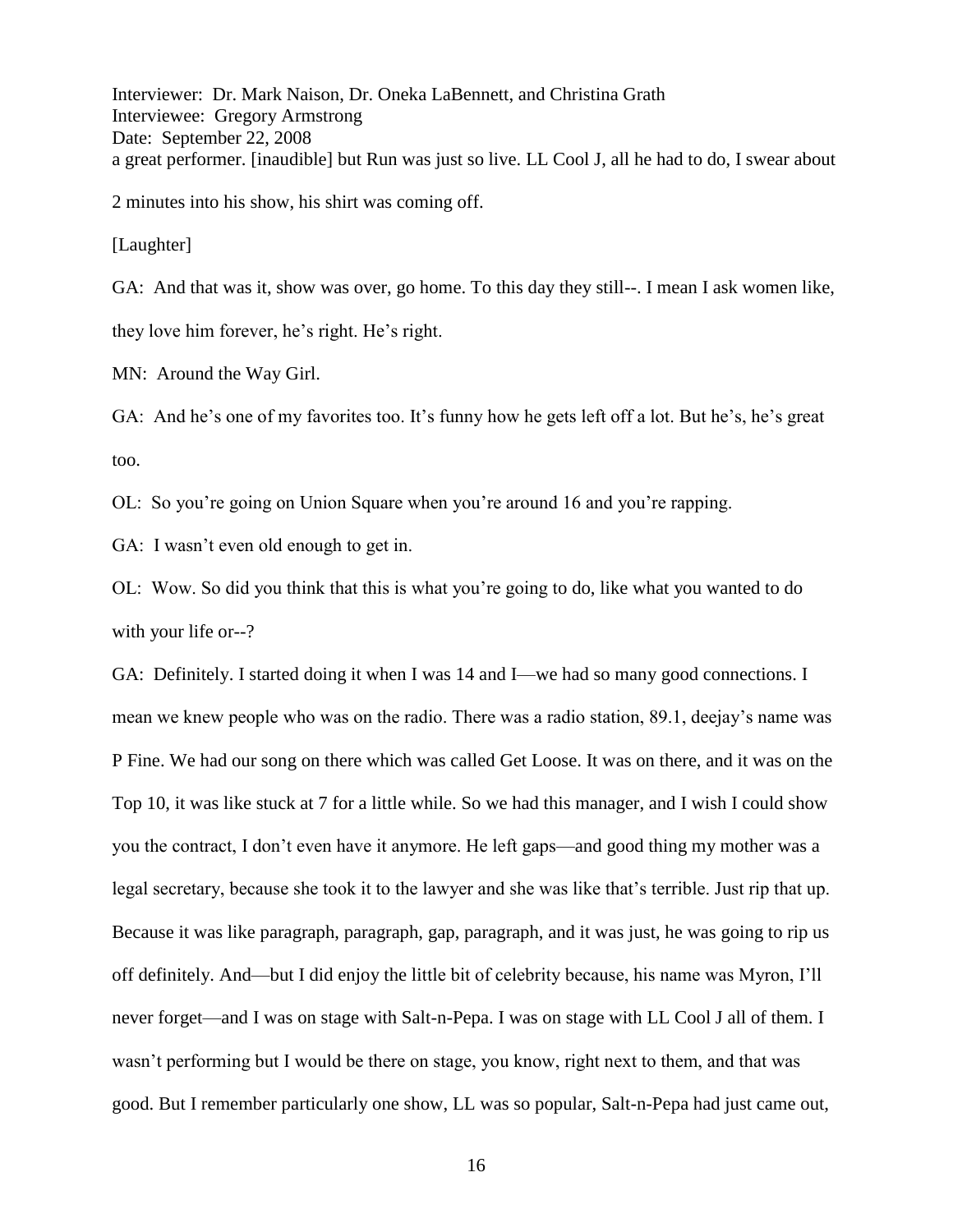Interviewer: Dr. Mark Naison, Dr. Oneka LaBennett, and Christina Grath Interviewee: Gregory Armstrong Date: September 22, 2008 I'll Take Ya Man is the song, he walked on stage, the crowd went crazy. They were angry because he just stole that show without saying a word. They were like pushing him to get off the stage. Get out of here, you're killing our show. And it was just, I didn't know he was that popular.

MN: Now, you went to Monroe High School?

GA: James Monroe.

MN: Now did they have like talent shows where you performed at the school?

GA: Yes, they did. And I did perform in my first year there, and my older friend, he lip synced

LL Cool J, I Can't Live Without My Radio. And he did Rock the Bells. My friend was like 6'4" so he looked like LL, that was his idol, he had the Kangol. His brother was 6'3", and he had the radio in his hand and I was the dancer, and then I had my own thing, and I lip synced Public Enemy Number One, and they actually have some of that recorded. It's, it's hilarious when I look at it, it was great though.

MN: And so this is, so how many people in the school would come to the talent shows?

GA: Everybody.

MN: So you filled the auditorium?

GA: Yes. I remember at the time the song that was out that was poppin, it was Bismarck, Put the Music Where Their Mouth Is. That was the music at the time. Those were the good old days. Think about nothing but music.

MN: Now when you were in high school, did you think about going to college? Or was that on your radar screen?

GA: Not until my second year. Not until, actually, not until my friends started graduating, because I had messed up and I had got left back and all my friends were graduating and I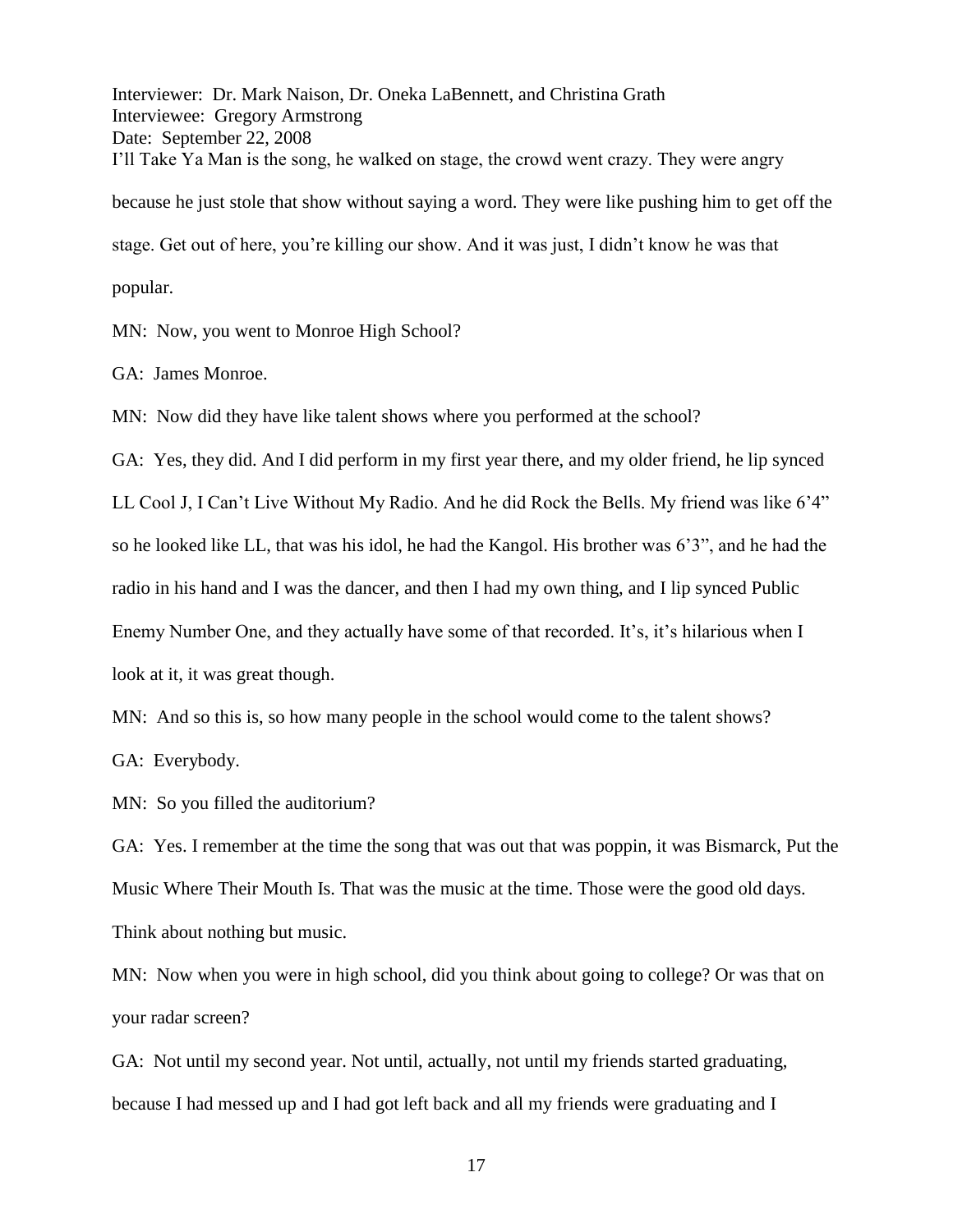Interviewer: Dr. Mark Naison, Dr. Oneka LaBennett, and Christina Grath Interviewee: Gregory Armstrong Date: September 22, 2008 remember having a moment of clarity and I told them, I said you know what, I'm going to be 18 and I can go to jail if I date a freshman. Because they'll be 14 or 15 and that's when--. That summer, I spoke to a guidance counselor and he said I can go for my GED over the summer, and if I passed it I don't have to come back, so I did it, and I passed it in the summer and then that same, that winter I enrolled in college. I was able to catch up a little.

MN: Now, your whole group of friends, did everybody make it intact through their teenage years?

GA: You know it's funny, is the group of us that always traveled out of Bronx River and went all of us are doing fine. And we talk about it today.

MN: That's fascinating. So you had a group of how many people--?

GA: I would say—now all of us was like, there's like 50 of us. There's so many children in the building, but the core group was about like 5 or 6.

MN: And all of you have landed on your feet?

GA: My friend, he's married, he's living in Staten Island, he has his house. My friend's in Connecticut, North Carolina, me, and who's the fifth one. Okay the fifth one, my friend Alex, he did run into a little bit of trouble when he was young. He followed the wrong crowd a little bit, but he's doing well for himself, he's working, he's never been in trouble--.

MN: Do you think leaving the projects and going—you know to Manhattan, was, ended up being a positive influence?

GA: Well you know what, now that I think about it, all the people I've named, their fathers were in their life. Every single one.

MN: Oh, God.

GA: --say that.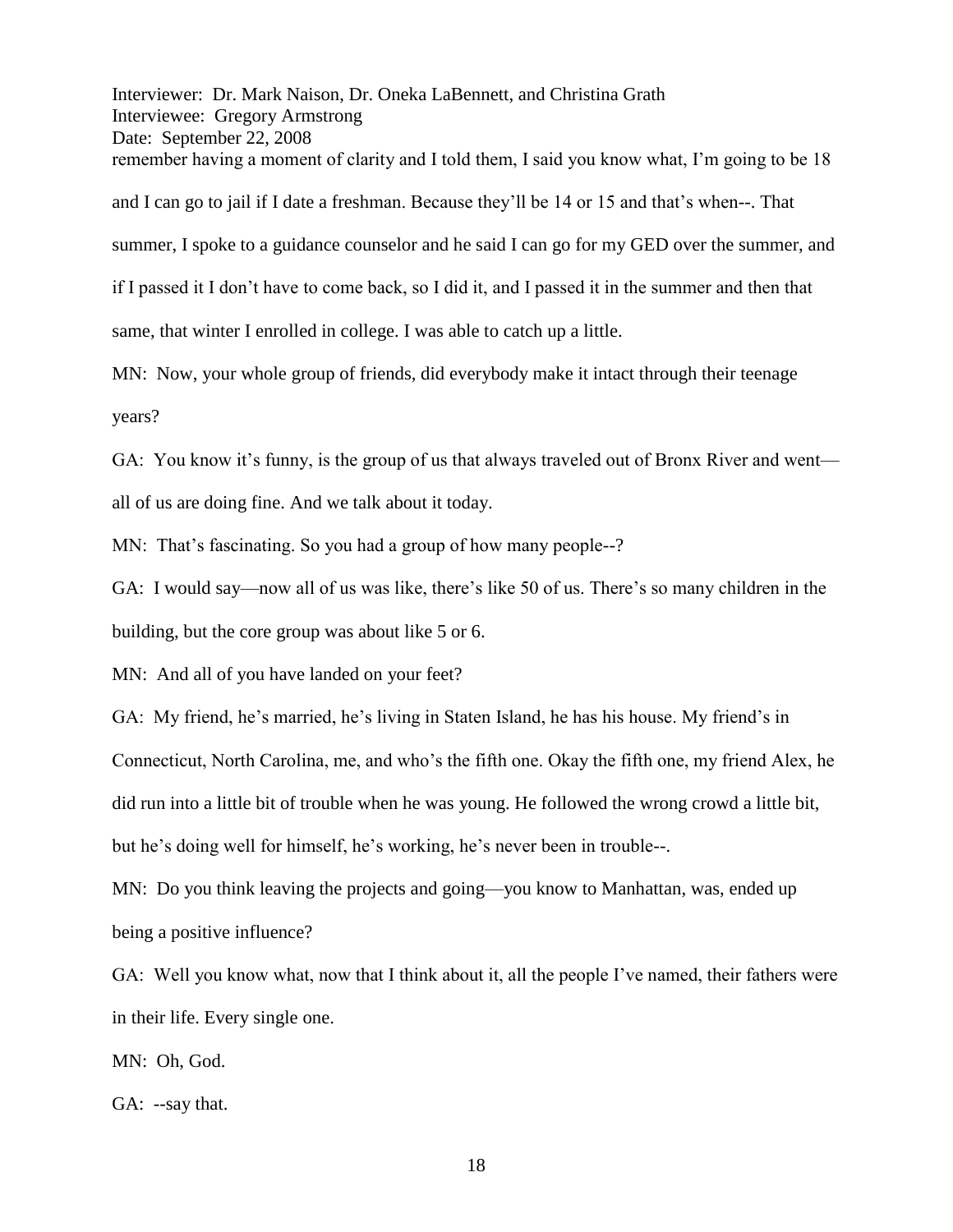Interviewer: Dr. Mark Naison, Dr. Oneka LaBennett, and Christina Grath Interviewee: Gregory Armstrong Date: September 22, 2008 MN: No, no that's important, I mean we've interviewed people. One of our best students grew up in a block in the South Bronx, he said there wasn't one father on his entire block who went to work in the morning and came back to his family. Not one on his whole block, and you know that was a rough situation to grow up in.

GA: I mean my friend next door, his father lived there and that was good though, because we were best friends, and his father was like, a tall, big strong guy and very strict. But it was good because when my father wasn't there, when I saw him, I still like, straightened up and, and that was a good influence. Oh you know what, a sixth friend, he's in the Navy. He's making a career out of it. And I used to see his father too. My friend who lives in Staten Island, his father used to always come over and visit, so I realized there is a connection and getting out of the neighborhood helped a lot. We just knew there was more out there. And all of us spread out too after that.

CG: And how would you say the situation is now in the same building complex?

GA: Actually, I went back to visit and it's terrible. It's, what it is, is maybe because I've been away from it so long, I don't realize how it was. But it's terrible. Like sometimes I want to pull the kids or the parents aside and say you know you live here right? You live here. Because the bathroom—the bathroom, I call it a bathroom because it smell like a bathroom. The elevator, I'm like in 2008 I didn't think that graffiti--. I mean I saw the guy cleaning in the morning and it looks like he's just mad to have to do this. And you look in these people's face every day and when I was growing up my building was the cleanest building, because everybody in that building took pride. The parents, we listened to the parents, we did our stuff outside, we didn't bring it inside. It's a little wild now.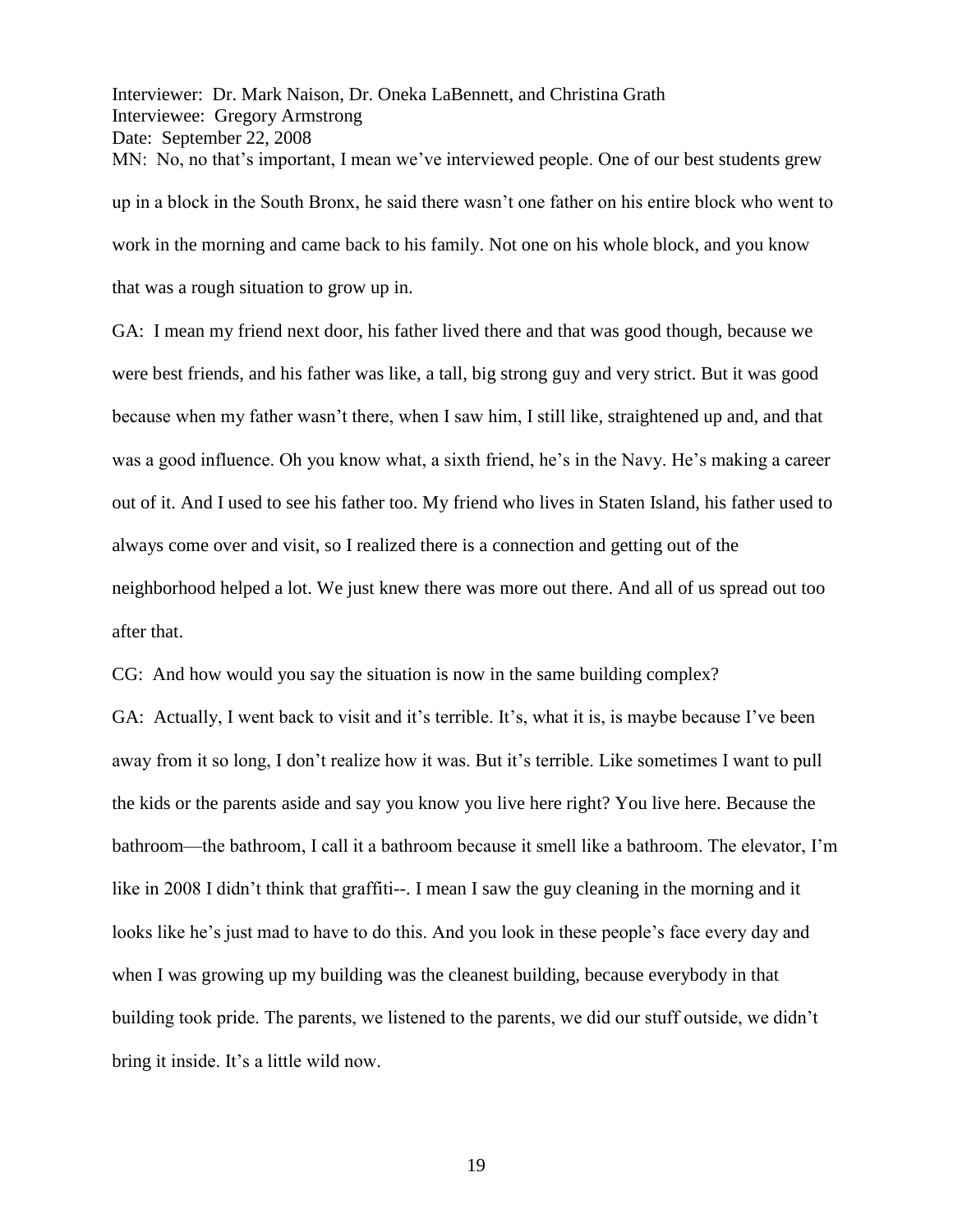Interviewer: Dr. Mark Naison, Dr. Oneka LaBennett, and Christina Grath Interviewee: Gregory Armstrong Date: September 22, 2008 MN: Now, when you were growing up, was it predominantly Black or Black, Latino, mixed, or were there any White families left?

GA: No White families. My mother said when she first moved there it was mainly White families.

MN: And what year did she first come there?

GA: She moved in like in '67.

MN: Right, and it was predominantly White?

GA: She said it was beautiful. It was amazing.

MN: By the time you were growing up there were no more White families?

GA: There was mainly Black and Hispanic.

MN: Now what would you say the proportion was Black to Hispanic? More Black?

GA: Yes, a lot more. Probably like 70/30.

MN: What about now, is it more even?

GA: Totally even. Maybe more Hispanic yes. Just like how it's going--. But the thing is the difference there is that, the Hispanics and the Blacks when I grew up, we didn't look at them that way. It was just like they're with us. We're all together, you know, we're all in the same boat. Mainly Puerto Rican actually. We didn't know any other Latins but Puerto Ricans. We would joke about the colors at first, because some of them we would say they were getting off a boat even though that wasn't the case and you know it was always about--.

MN: So it was Black, Puerto Rican, but you all grew up the same--? Same music, same culture?

GA: But there wasn't that much cross dating back then.

MN: There wasn't cross dating?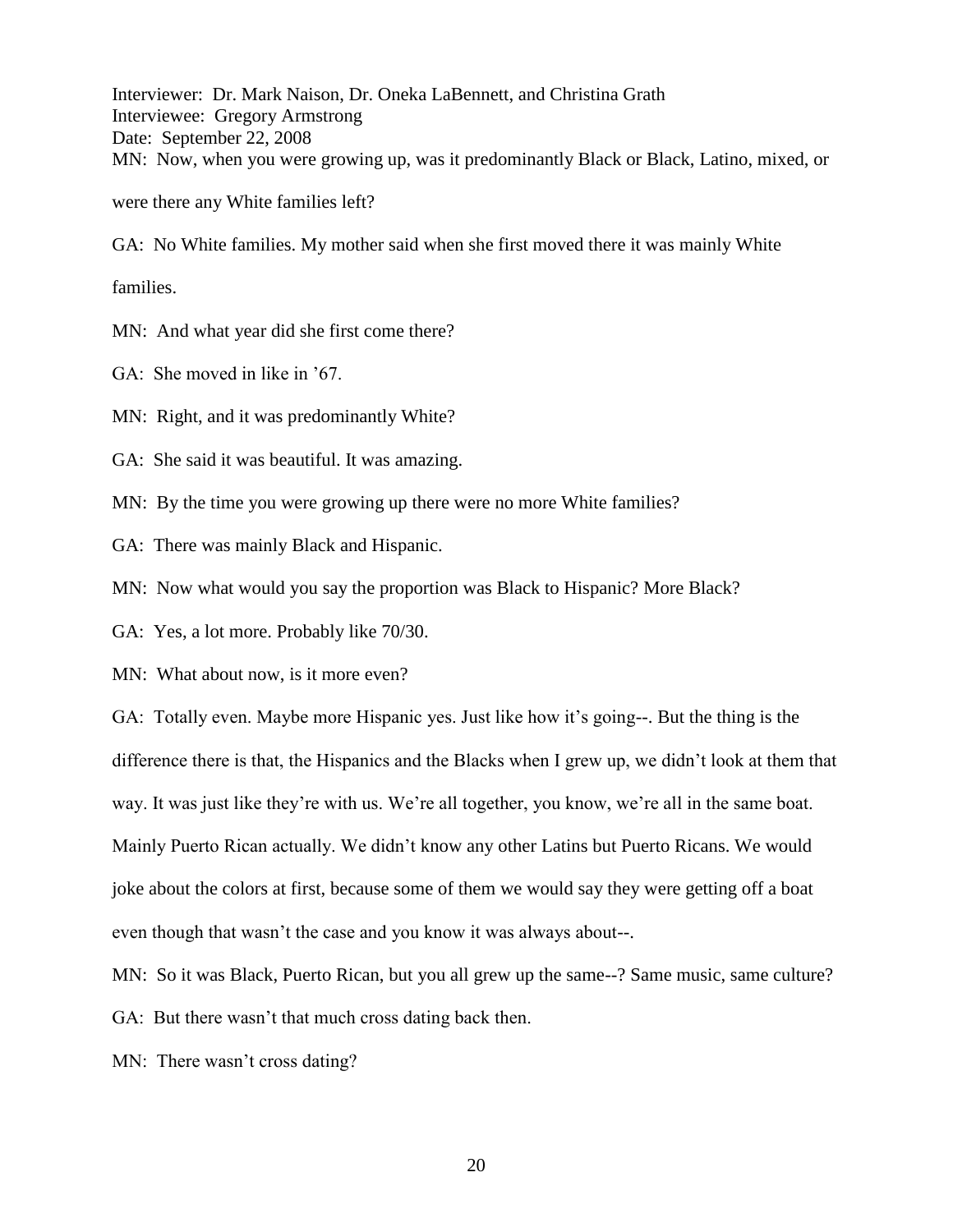Interviewer: Dr. Mark Naison, Dr. Oneka LaBennett, and Christina Grath Interviewee: Gregory Armstrong Date: September 22, 2008 GA: It was, it was you can hang with the Puerto Rican guy all you want but you wasn't getting a Puerto Rican girlfriend. I don't know, it was just probably both ways too.

OL: When you were rapping and when you were break dancing were there any girls who were doing that?

GA: No, there was always a few electric boogiers that were girls. Rapping, never see any girls, no not at all, not that I can think of. Except for like, actually, when I used to—when I was younger and I used to see them perform, I've seen Sha-Rock and Lisa Lee, I think it was Lisa Lee. I saw them and like, you know, I was in love with them because they were female and they were rapping and they were cute. So we were in love, like oh my God, she's so pretty. You know, and she rapped. And I'm lucky, Jazzy Jay lived in the next building. Yes. I mean I really, really knew I was going to be in music for the rest of my life.

OL: So then where did you enroll in college, and what was that like?

GA: Bronx Community, it was good but what I did wrong is I was working full time at Montefiore Hospital. My mother was saying, you don't have to worry about bills right now, you just got out of high school, you know, just keep your money in your pocket so, I would get paid and, you know, I would run around and spend as much money as anything, and I was taking accounting and I looked at what accountants made and what I made was the same thing, and I'm like I don't need to go to college to do this. Not knowing that I could go further into it. After the first semester, I failed miserably in my accounting test and I dropped out. Because, truth be told, that's the first test I ever failed in my life, and I just didn't know how to deal with it. And I quit, it was too much. And I regret that decision. But even though I had both parents, the negative is, they both had to work, so they didn't have time to really focus on what I was doing. So it was always self—I had to push myself.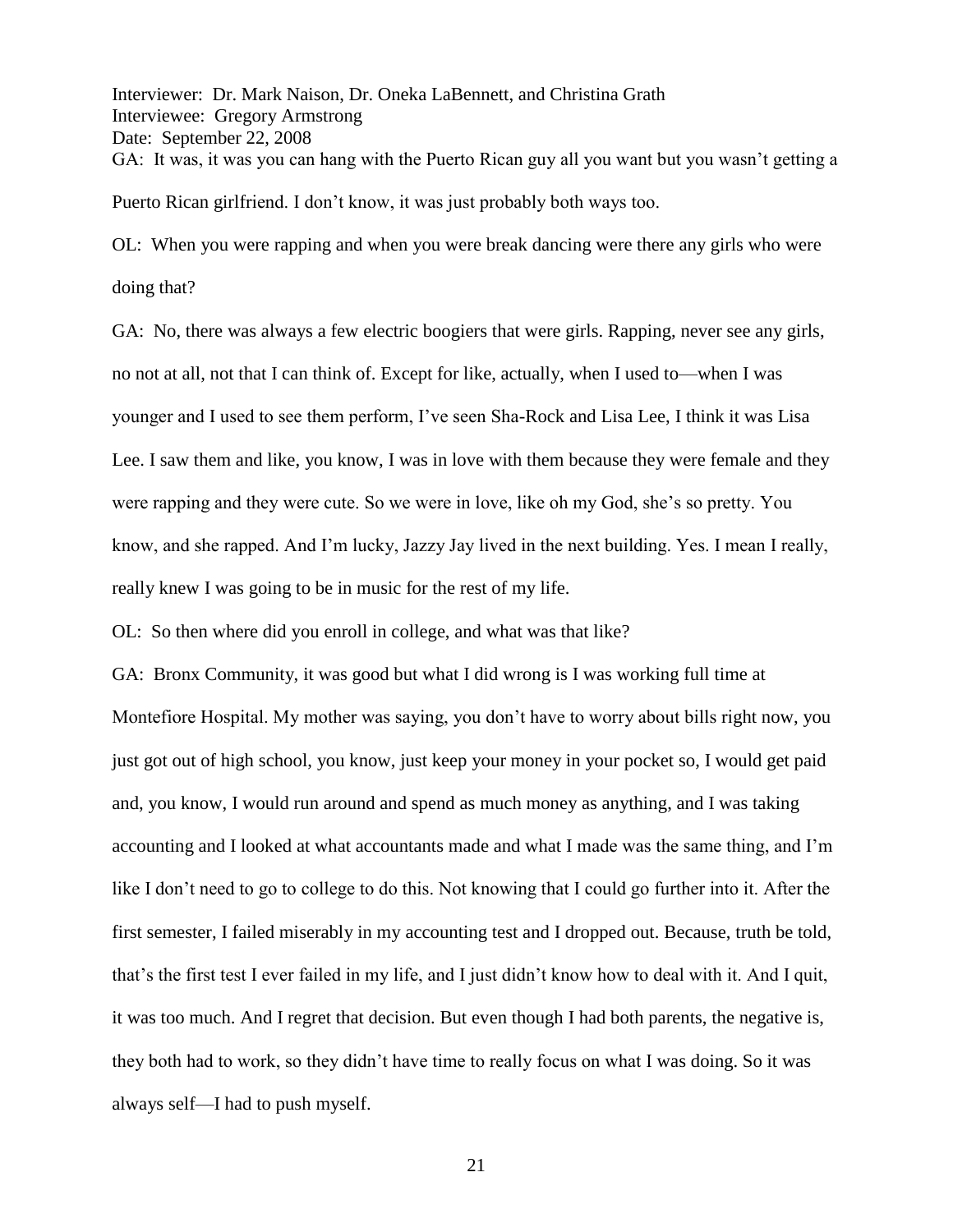Interviewer: Dr. Mark Naison, Dr. Oneka LaBennett, and Christina Grath Interviewee: Gregory Armstrong Date: September 22, 2008 MN: Now when did you start creating a studio? How--.

GA: Okay, let me see. You know what, I gave up rap for about 10 years. And in 19, say '92 there was an old rap tape. And a guy from my job heard it, and he's like oh, I didn't know you did that. And he was talking to me, it's pretty good, you need to get back into it. So I started getting back into it and actually, I started building my studio when I started working here. I was working here at Montefiore. No actually, I'm wrong I started building my studio, like in '97. First thing I bought was a sample machine. And a PC 2012, no I forgot it. Then I started getting all the pieces and track machines going in the studios. But the only reason I started doing that was because the first time I went to the studio, we had a 3 hour session and not to toot my own horn, but the guy told me I made a really, really hot beat in like 40 minutes and he was like you're really talented, you need to go with it. And I got all motivated and started buying all the equipment and stuff.

MN: So you had not done your own beats when you were rapping or did you--?

GA: Well the funny thing is when, when it came to beats, I didn't know that all of those were samples. I didn't know that so when I made beats, I made them all original. And eventually they kind of lacked the professional sound of the pros, because they're sampling from some of the best artists ever. So sometimes I would get that. But my theory was like, you know what maybe one day they'll sample me, you know, and I kept trying to be original. And then I gave in a little bit and mixed a little sample here and there or I would sample just a kick, a snare, horn sounds. MN: So you have some CDs with your—with other people rapping over your beats?

GA: Yes. Yes, I wouldn't mind bringing that in.

MN: Yes, no, we love to see all that stuff.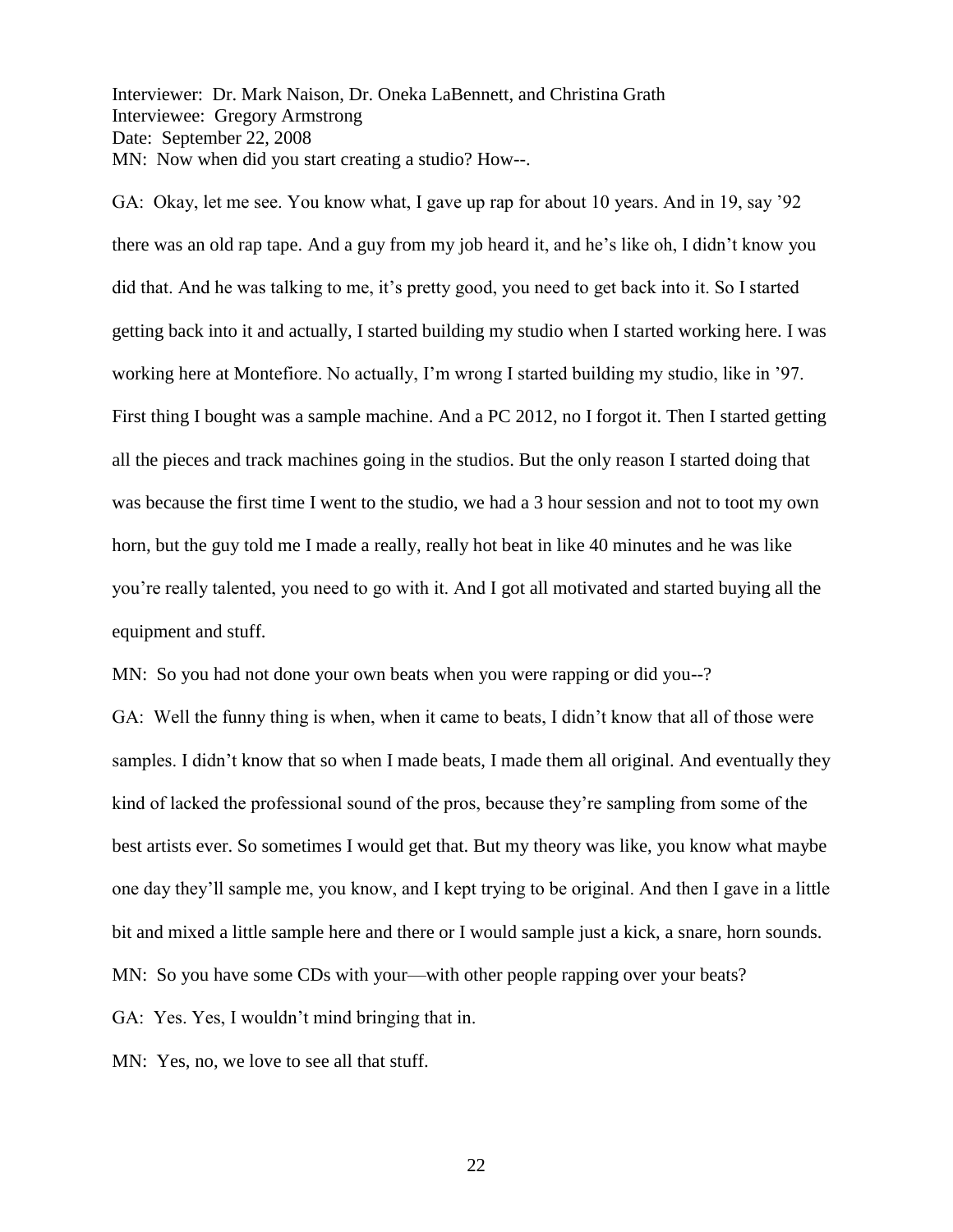Interviewer: Dr. Mark Naison, Dr. Oneka LaBennett, and Christina Grath Interviewee: Gregory Armstrong Date: September 22, 2008 GA: Yes, I've got a, I've got so much stuff and I got to call my friend—I got stuff with me on it. Actually the name of our group was Living Black Energy.

MN: Living Black Energy?

GA: Yes. Because we would, we would, we would—we were a conscious group. Everything about us was consciousness, it was no negativity, it wasn't the same, we hated the stuff that started coming out so we went against that. And we talked about, you know, Black consciousness and being proud of who you are. So and actually that's when people started liking my rhymes better because it had something to it.

MN: Did you still know people in the industry at that point?

GA: Oh, yes. Actually, I went with my demo in hand to Def Jam Studio and asked to speak to Chris Lighty who was the CEO of Violator Records. Warren G's on his label. At that time Warren G was big. And he comes out and he—I felt good because the secretary was like you want Chris Lighty? And she's like I don't know if I—because he's the CEO. He comes out and gives me this big hug and tells me to come back there, I give him my tape, he listens to it, and I really respect him for this because he was very honest, he was like you know what, I expected, I'm going to curse here, I'm quoting him--.

[Tape Unclear]

GA: I listen to Jay-Z a lot, I think that right now, there may be a market for 30s hip-hop. The stuff that we would like to hear and not the stuff that's going on now. Because I'm realizing, I don't understand them no more. I can understand the lyrics, but I don't know where they going like, it's just so like dumb to me. They're dumbing it down way too much. You know, I can't even get into it. So I listen to some Jay-Z--.

[Tape Unclear]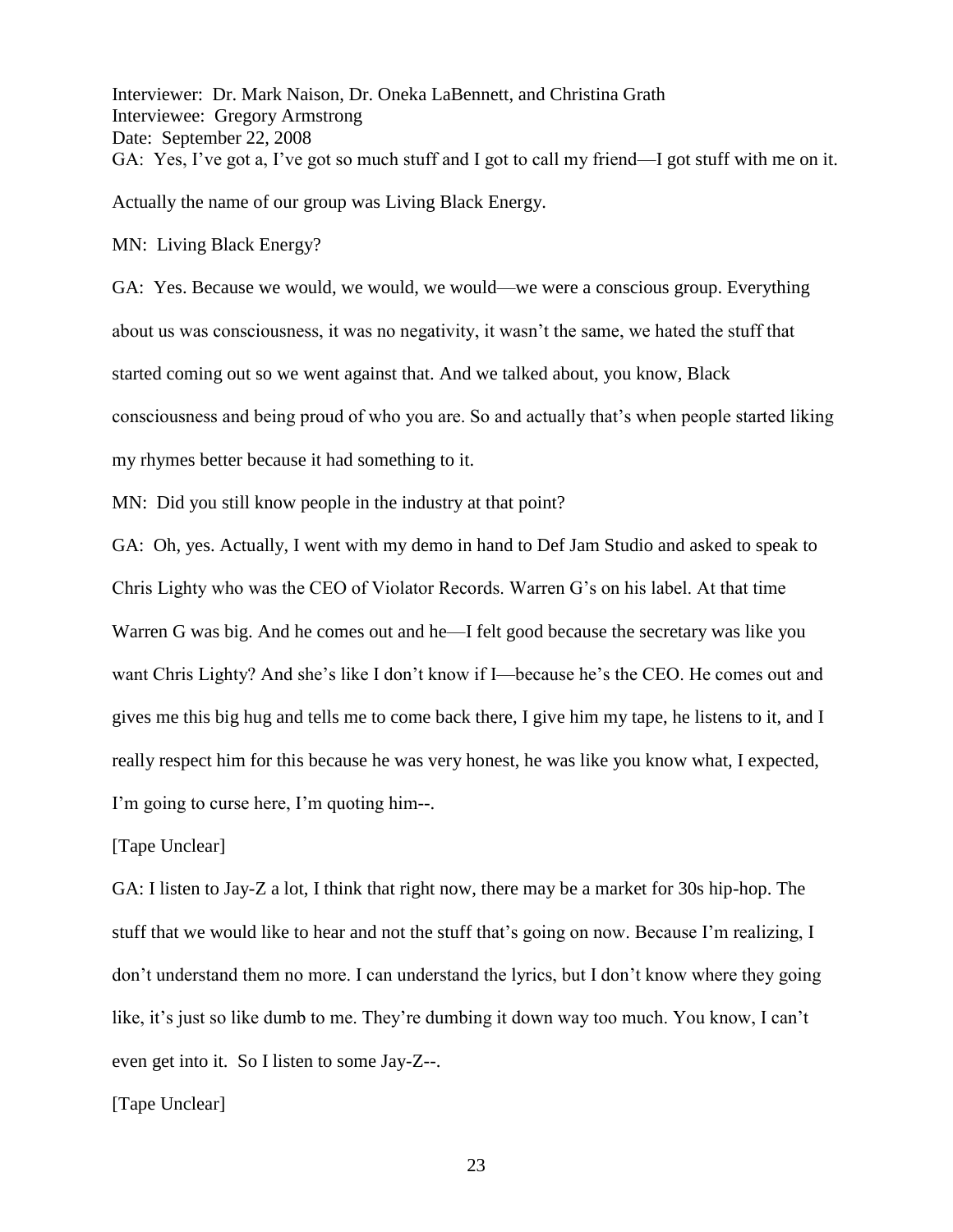Interviewer: Dr. Mark Naison, Dr. Oneka LaBennett, and Christina Grath Interviewee: Gregory Armstrong Date: September 22, 2008 [END OF SIDE A; BEGIN SIDE B]

[Tape Unclear]

GA: She said if you [inaudible]. It's been there like 30 years.

MN: But see that's—but that's I've, I've--.

GA: It seems weird right?

MN: No it doesn't seem weird because it's something that several people told me about their parents. They won't—especially the mothers, they won't leave and they have all these, you know young thugs, but they're respectful.

GA: They're like the—they're the elders of the neighborhood. Everybody knows—it's like an unwritten rule, you respect the elders of the neighborhood. Because why? If you don't, every other thug is going to be on you. Everybody's going to be on you.

MN: So there's still some sort of respect that operated toward the older--?

GA: Like that guy in the paper that robbed that old lady, trust me, he can't go back to his neighborhood. Trust me, he can't go back to his neighborhood, nobody's going to—he's not getting any respect. He might even get beat up. People don't like that.

OL: The guy with the footage in the elevator, beating the old lady?

GA: Yes. Trust me—at least he, at least I know back when I was young, he'd definitely get jumped as soon as he came back. Because they didn't like that stuff. It was always people your age or maybe a little older but never like the elders and the children and the kids. It's funny that's how it is.

MN: Okay, but that's interesting because that's not what people would think but you aren't there. That there's still even as things have deteriorated, some sort of ethical principals operating.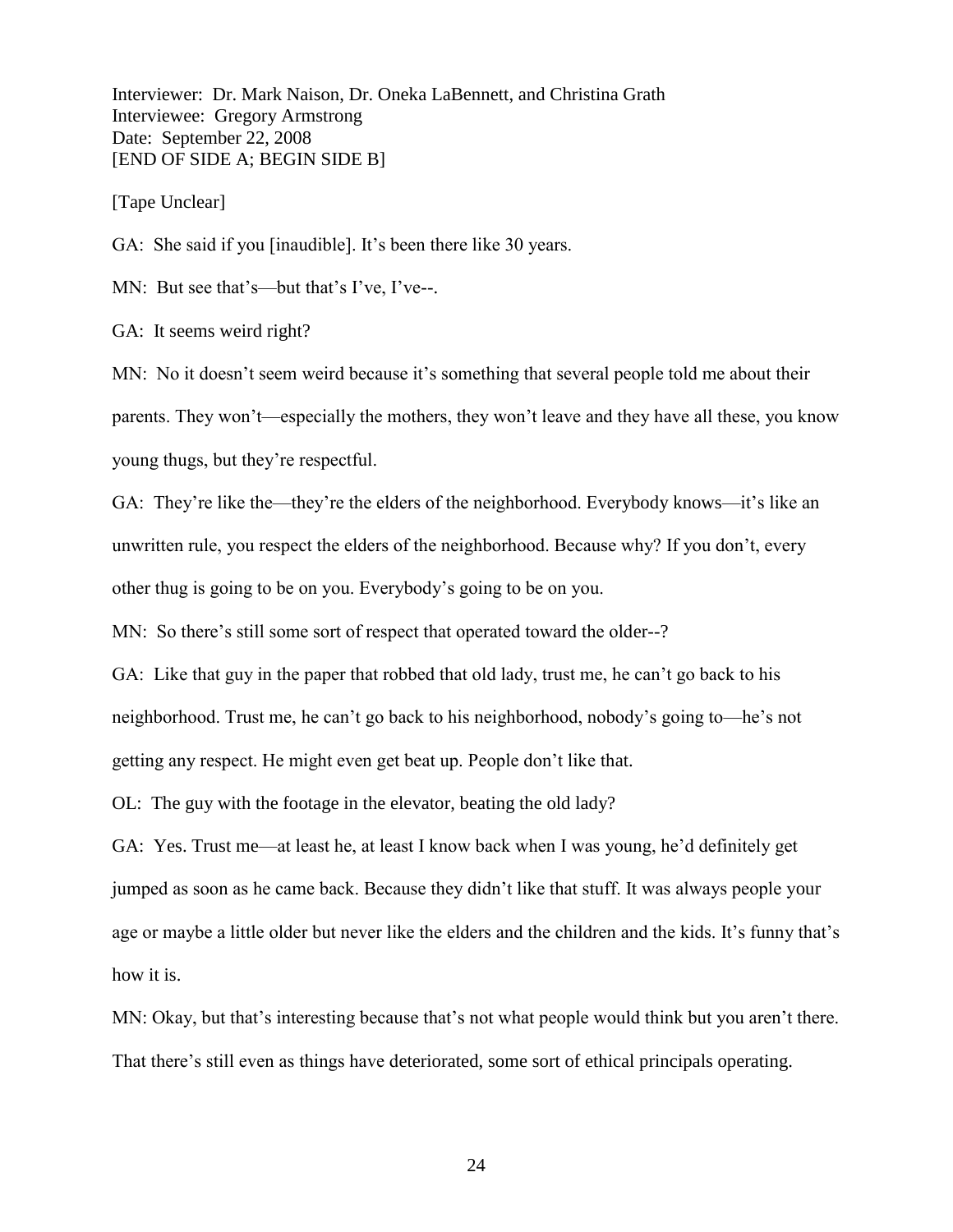Interviewer: Dr. Mark Naison, Dr. Oneka LaBennett, and Christina Grath Interviewee: Gregory Armstrong Date: September 22, 2008 GA: Yes, there's a lot of that. I mean, not language wise. They, they, they're a little different now. They say whatever come to their mind, you know as far as that. I was foul mouthed too. But when the parents came around it was just—let them pass. They'll probably hear us outside, we would never do it in anybody's--. MN: Well, I just want to do a little beat boxing? I'll start with the verses.

[MN starts rapping]

GA: I'm actually nervous hold on.

[Crosstalk]

[GA starts beat boxing]

MN: Thank you and we'd love to have any of the CDs that you produced or pictures.

GA: Is there a book, you're like making a book or something out of--?

MN: Well we do exhibits. Like did you see the thing we did with outside my office, the trains.

You know, we could do a little thing like—about your work you know?

GA: That's the only time I got arrested in my life was doing graffiti. A little marker--.

OL: So you did tagging too?

GA: I did tagging. Oh it was all—see that's all hip-hop, see people don't understand rap is rap and hip-hop is the whole culture the way we dressed, everything.

OL: What was your tag?

GA: My tag, I'm not going to say. It was, it was everywhere. It was on a lot of places you know so—I had, that's what I had—that's what I was saying about what my mom did. Is that when I got arrested and she came and she pulled me out or got me out and she wouldn't speak to me for a day or 2 days. That started helping me--.

MN: Now did you have deejaying or a rapping name that you operated under?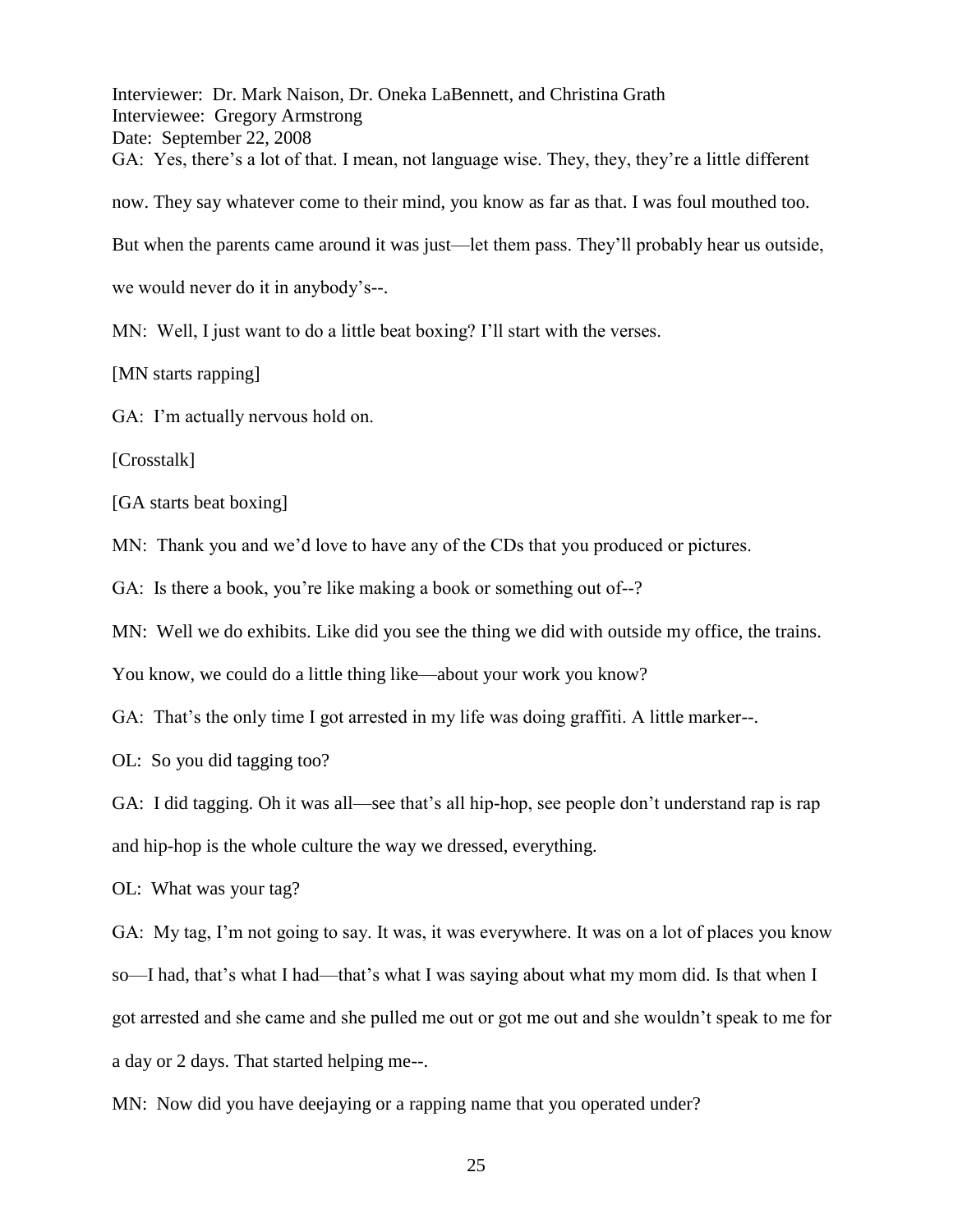Interviewer: Dr. Mark Naison, Dr. Oneka LaBennett, and Christina Grath Interviewee: Gregory Armstrong Date: September 22, 2008 GA: GDA.

MN: GDA?

GA: It was Greatest Devastator of All. That's my initials. Gregory [inaudible] Armstrong. My emcee name is GDA. [Starts rapping a little].

[Laughter]

GA: And it's an old rhyme, and my friend's rhyme, I only know the beginning. [Starts rapping, inaudible]. I got to find that track.

MN: What we could do is what we did for Danny Beatman. We have another display case, we can put up a little display and you have photos and fliers and your CDs and do a little thing for you because--.

GA: I may have some pictures. A lot of Bronx River with the graffiti and stuff. We used to take pictures by it and stuff.

MN: Because there's one more case down the hall which we—you know, if you wanted to put together a display. See people—that's the thing, I can't tell you how many people stop and you know, the Beatman exhibit we have, and it would be the same thing if you put together something.

GA: Okay, I mean this is—I just want to say I hope this—this is a great thing you're doing. There's so many people, I mean, if you want I can have—well I don't know how many people will want to get interviewed, but I know so many people from the beginnings of it. I mean I was basically involved, deeply involved, like I said, with Red Alert, with Violator, Violator Records, and a lot of—Bambataaa used to be in my house, he used to come to my house and hang out with my brother. He wanted me to write rhymes. He wanted me to—I didn't know I could've been one of the first ghostwriters. He wanted me to ghost—me and my friends used to rap but he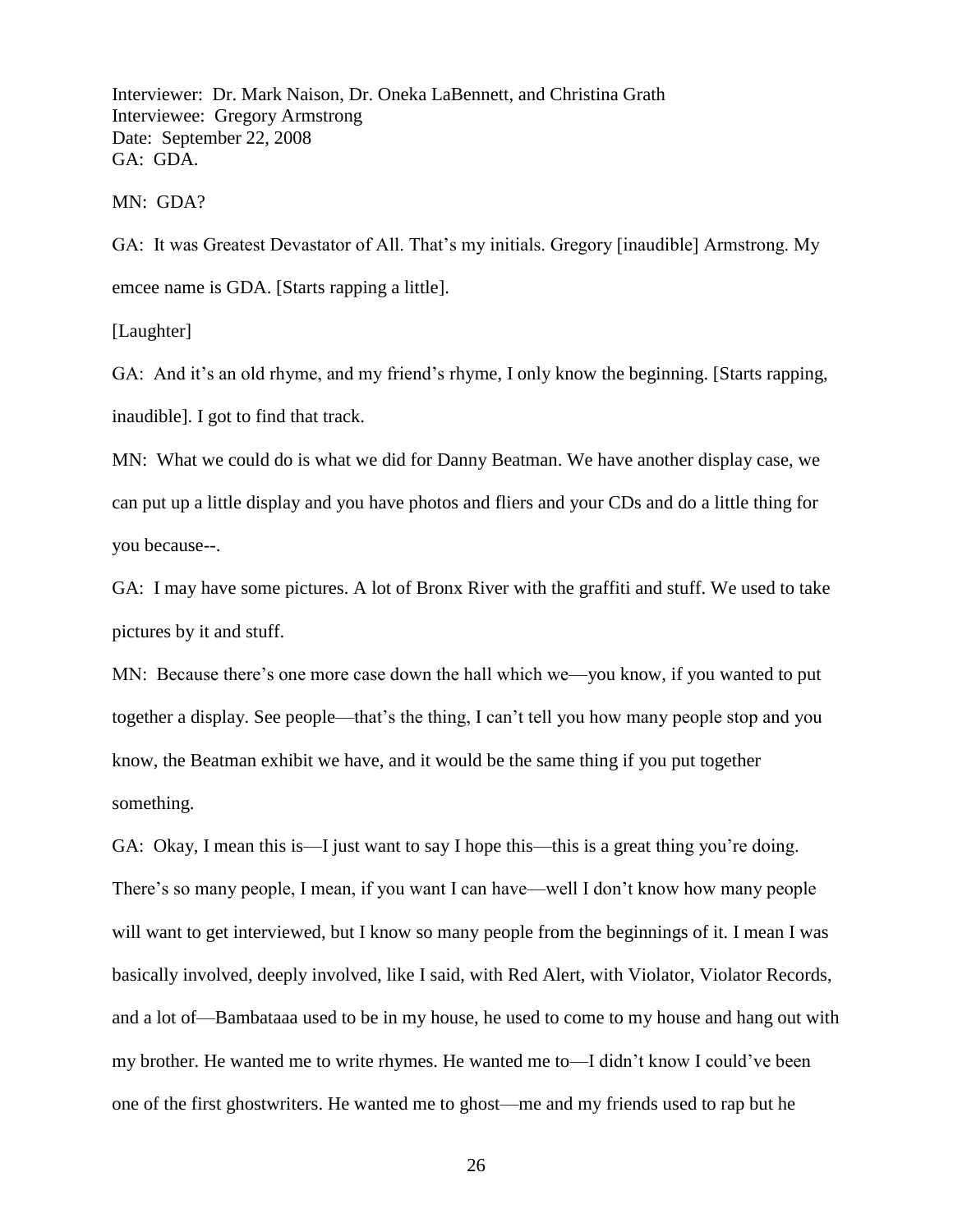Interviewer: Dr. Mark Naison, Dr. Oneka LaBennett, and Christina Grath Interviewee: Gregory Armstrong Date: September 22, 2008 didn't want us—he wanted us to write a rap for some of the members of the Soulsonic Force. [inaudible] And we almost did it because we were like [inaudible]—I'll never forget that. MN: Here's the thing, you know, our philosophy is, if somebody wants to tell their story, we'll do it. You know, in other words, we don't go out of our way, you know? We say this is what we do, you know, it's—and if you think that, you know, you want people who really know what they're doing to help you tell your story, that's what we do. If you have any friends who want to do it, you know, we'll do it.

GA: Okay.

MN: And if they like Chinese food, we'll get Chinese food. We get Dominica food, we can do that, we can get barbeque, you know?

GA: Let me ask you this, so a lot of people—have you found that in a lot of cases, the kids without fathers, seem like they tend to have more like problems or--?

MN: Oh, God. Some of the things that we've heard in hear, you know you just or—the kids without fathers--. One guy, there was this one guy who came in who had drug problems all his life, but was there in the beginning of hip-hop, described basically—this was  $180<sup>th</sup>$  and like Babson Avenue, you know in the '80s and out there by himself. He's 6 years old, he's playing the street by himself. I knew he had no father, and I asked him a question, what about your mother? For 2 minutes, he couldn't say anything, tears started streaming down his face, he described his mother getting beaten and stabbed by different men. And this guy had problems all his life. And he wasn't home free when we were talking. He was the uncle of one of the people we--. Then we've interviewed men who had fathers who were totally abusive to them and their mothers who they beat up when they were 12 and 13 and threatened to kill if they didn't leave the house. 3 different men we've interviewed went through that experience and they've all now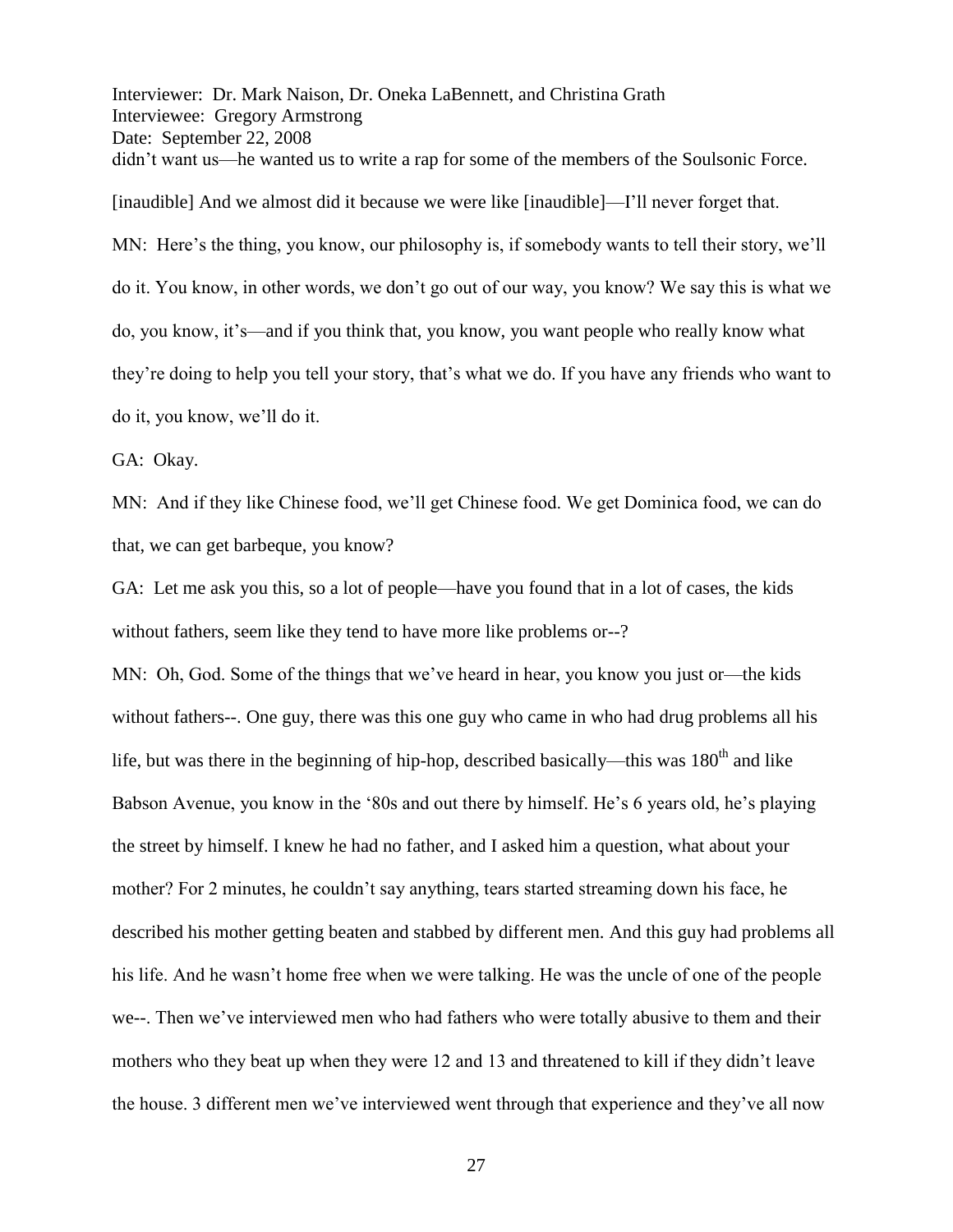Interviewer: Dr. Mark Naison, Dr. Oneka LaBennett, and Christina Grath Interviewee: Gregory Armstrong Date: September 22, 2008 have landed on their feet, but only after going to jail, going through years of drug rehab. So I mean yes, there's a definite--.

GA: I think more than anything in those neighborhoods fathers are really needed. It helped me, because like I said, my father was strict and I was just as cool as the next man but I knew—my father had this big beard and I hear his voice echoing down the block and I knew you know. But, just like, alright, my father, is just like Boyz N The Hood. You saw Boyz N The Hood? Was like stand up straight, look me in the eye, that kind of stuff. And I live by those things now. You know, so, I really see that.

MN: No, but once—over 20% of the kids in The Bronx are brought up by grandmas. Not even mothers, just grandmothers, who are forced to care--.

GA: And you know, one thing I want to say too, is you know the peer pressure—another thing, the peer pressure in high school is much different than other places. Like peer pressure there when I was growing up was to be cool all the time. Was like, if you're cutting class, you're cool. If you're one of the smart guys, you're not cool. You know I had a—my mother had to tell me because I would not speak a certain way, I would not—like I would be bad just to be with that certain group of people and they used to say you know, they put me in [inaudible] classes and they used to be like you're smarter than them, why are you doing that? Because I wouldn't have any friends if I just totally studied and was good. And it's just sad how people--.

MN: No, no that's absolutely part of it.

GA: Instead peer pressure should be like what college you going to?

MN: My, my son was a basketball player and a baseball player and in junior high he started being cool and just started screwing up and he couldn't go to the public high school that my daughter went to because if you were a cool guy, you couldn't—and an athlete you couldn't do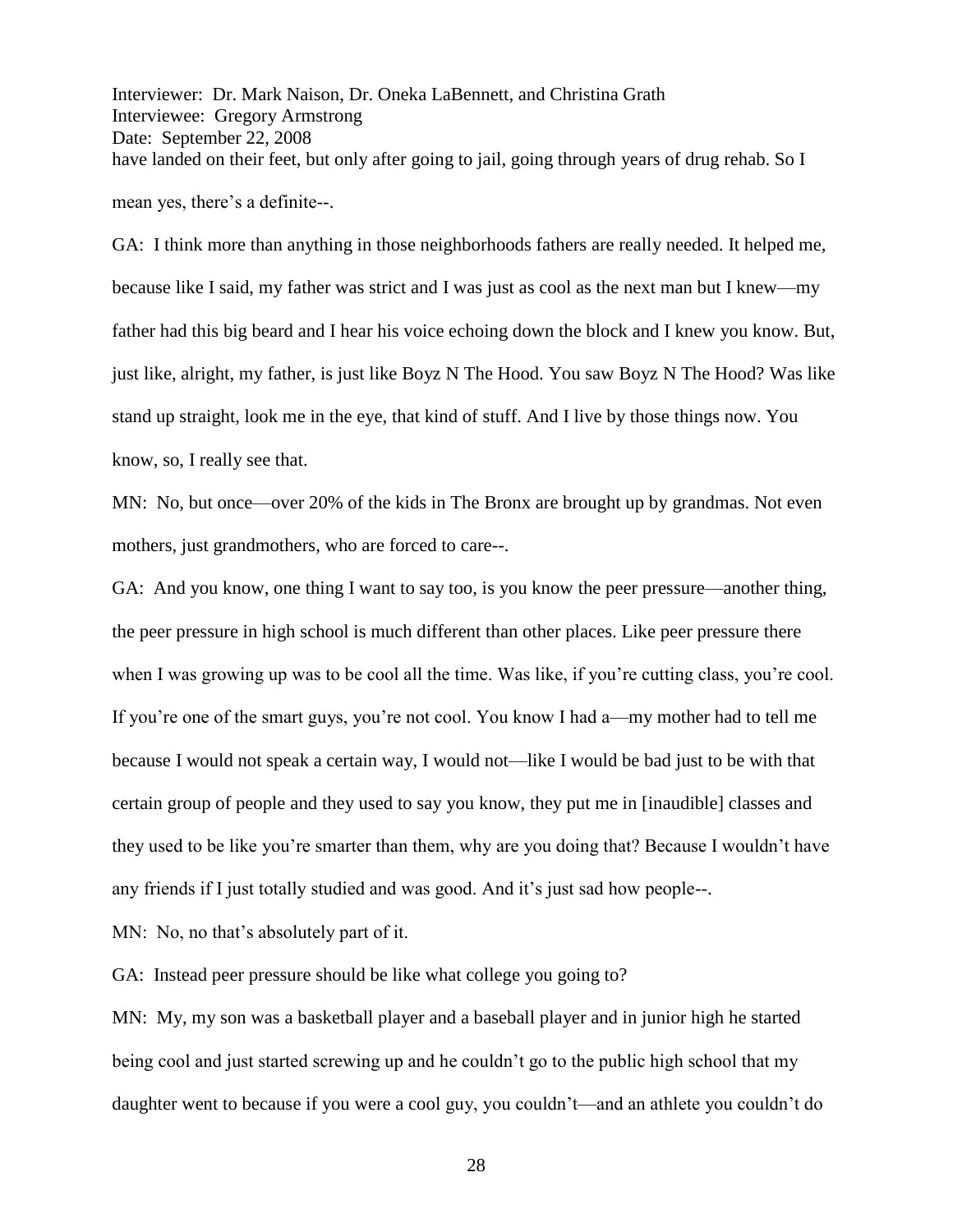Interviewer: Dr. Mark Naison, Dr. Oneka LaBennett, and Christina Grath Interviewee: Gregory Armstrong Date: September 22, 2008 well in school. And fortunately he got a baseball, basketball scholarship to a private school where all the cool kids wanted to be smart.

GA: Wow, that's good.

MN: And it was fascinating you know?

GA: Yes, because I tried to go to Murray Bertram but there were like—behavioral issues, problems, so like they didn't accept me. I regret that but you know I realized that the kids, the young kids in the inner cities have it backwards. I try to tell them, I said that nerd is going to be your boss. Take a good look at him. He's going to get you, he's going to get you back. He's going to be your boss, or he's going to be a cop stopping you for wrong signal, just remember that. I think that's why I'm trying to figure out where I can—I want to volunteer and speak with these kids.

MN: I'm trying to do something to get some of like the Fordham football players to go down into these communities. Because they do the same thing here, they band together and don't do as well as they should. And I figured if they went down into the community and saw how kids look up to them, maybe it would not only change the kids, it would change them. I think you're absolutely right. You got to get men in there—these kids with respect.

GA: And not only that, there's that--. Like I was able to see things, I was lucky. A lot of kids only know their neighborhood. You know? My ex-girlfriend is Korean and I live in Washington Heights. There was times we would walk to the store, people would look at her like she's from another planet. Because they're only used to seeing, say Hispanic people there so you know people need to expand a little bit.

MN: Well thank you so much, and stay in touch.

[END OF SIDE B]